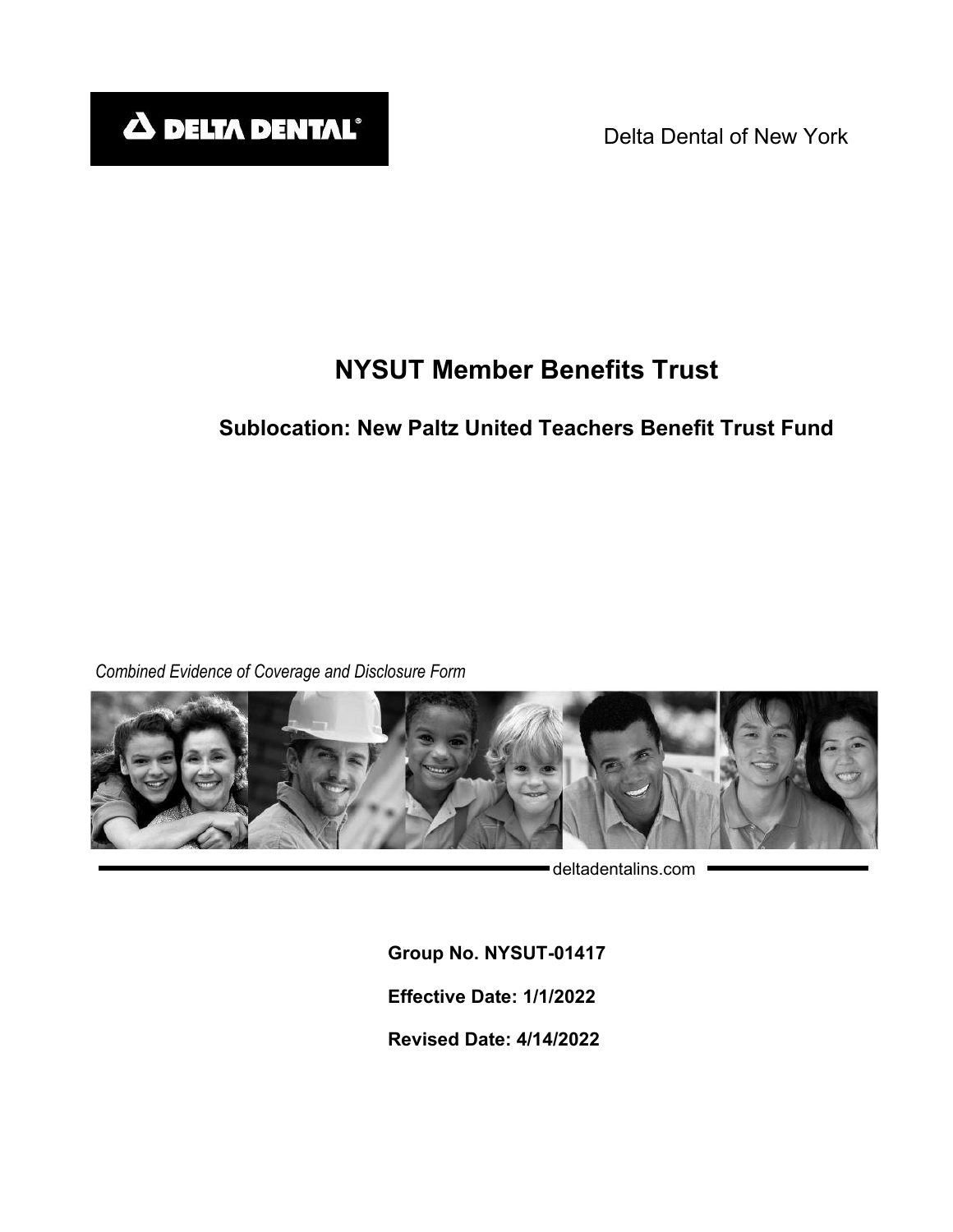## **Delta Dental**

Administrative Offices One Delta Drive Mechanicsburg, PA 17055-6999 (717) 766-8500 Toll free: (800) 932-0783 TTY/TDD: (888) 373-3582 www.deltadentalins.com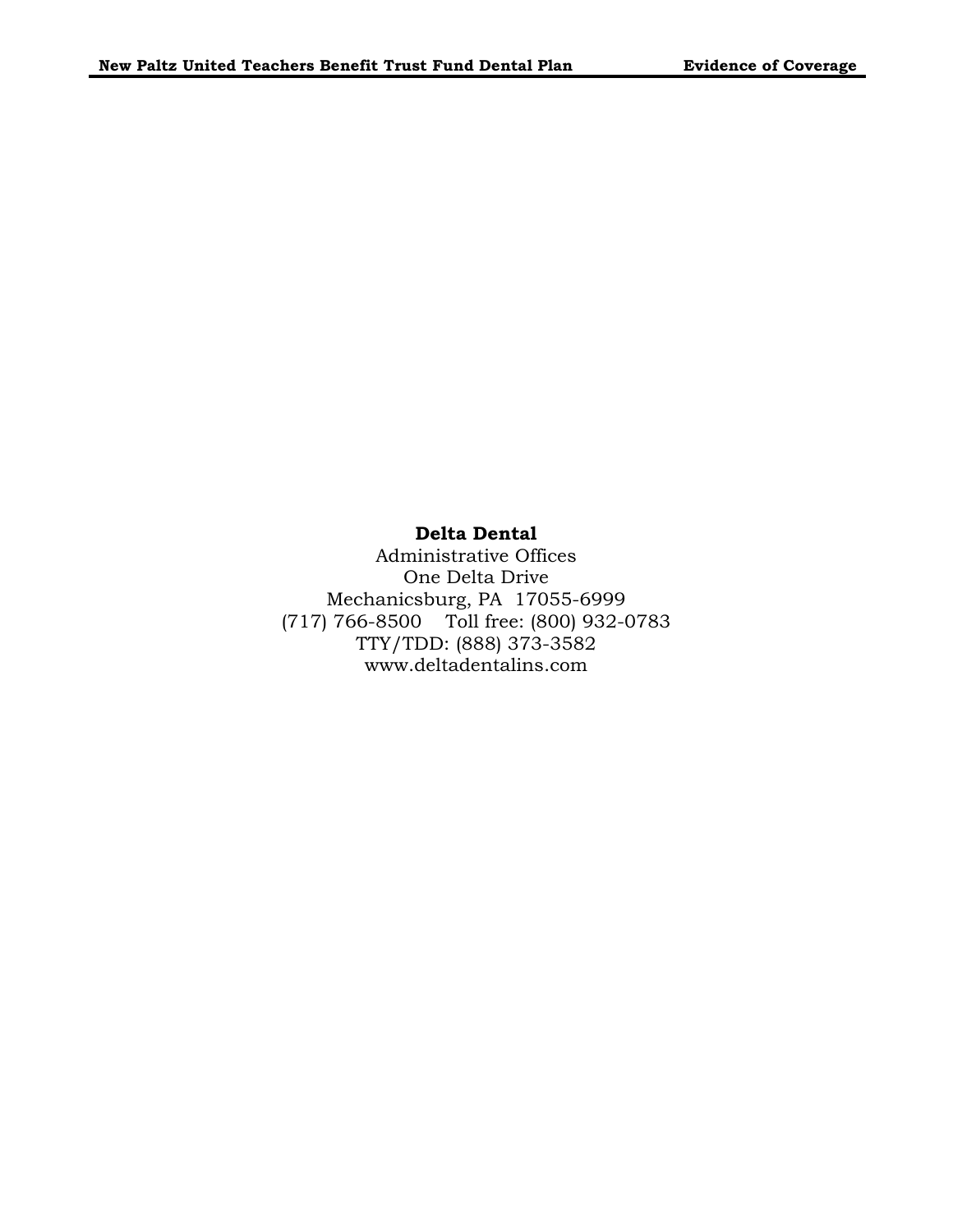| <b>TABLE OF CONTENTS</b> |
|--------------------------|
|                          |
|                          |
|                          |
|                          |
|                          |
|                          |
|                          |
|                          |
|                          |
|                          |
|                          |
|                          |
|                          |
|                          |
|                          |
|                          |
|                          |
|                          |
|                          |
|                          |
|                          |
|                          |
|                          |
|                          |
|                          |
|                          |
|                          |
|                          |
|                          |
|                          |
|                          |
|                          |
|                          |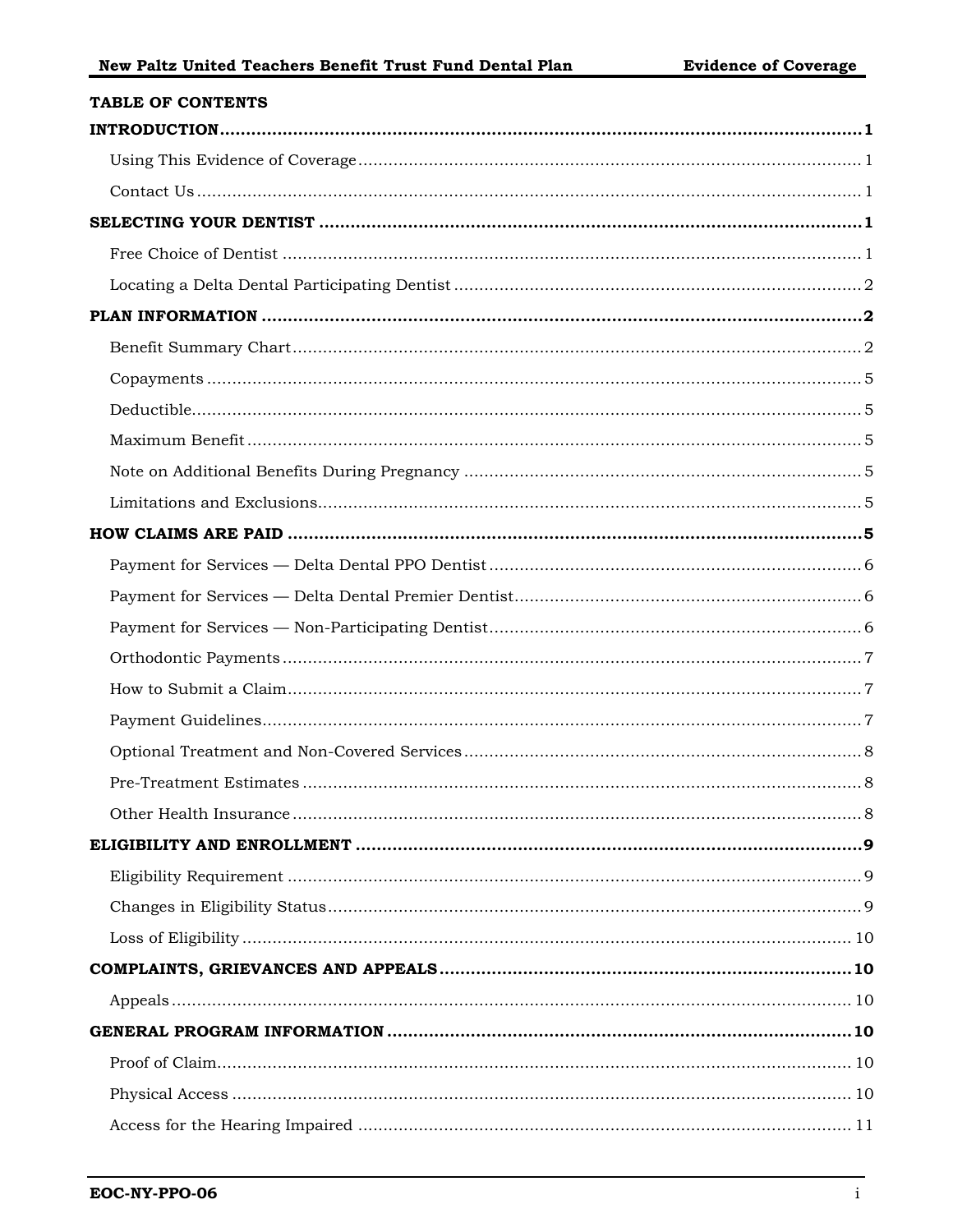# New Paltz United Teachers Benefit Trust Fund Dental Plan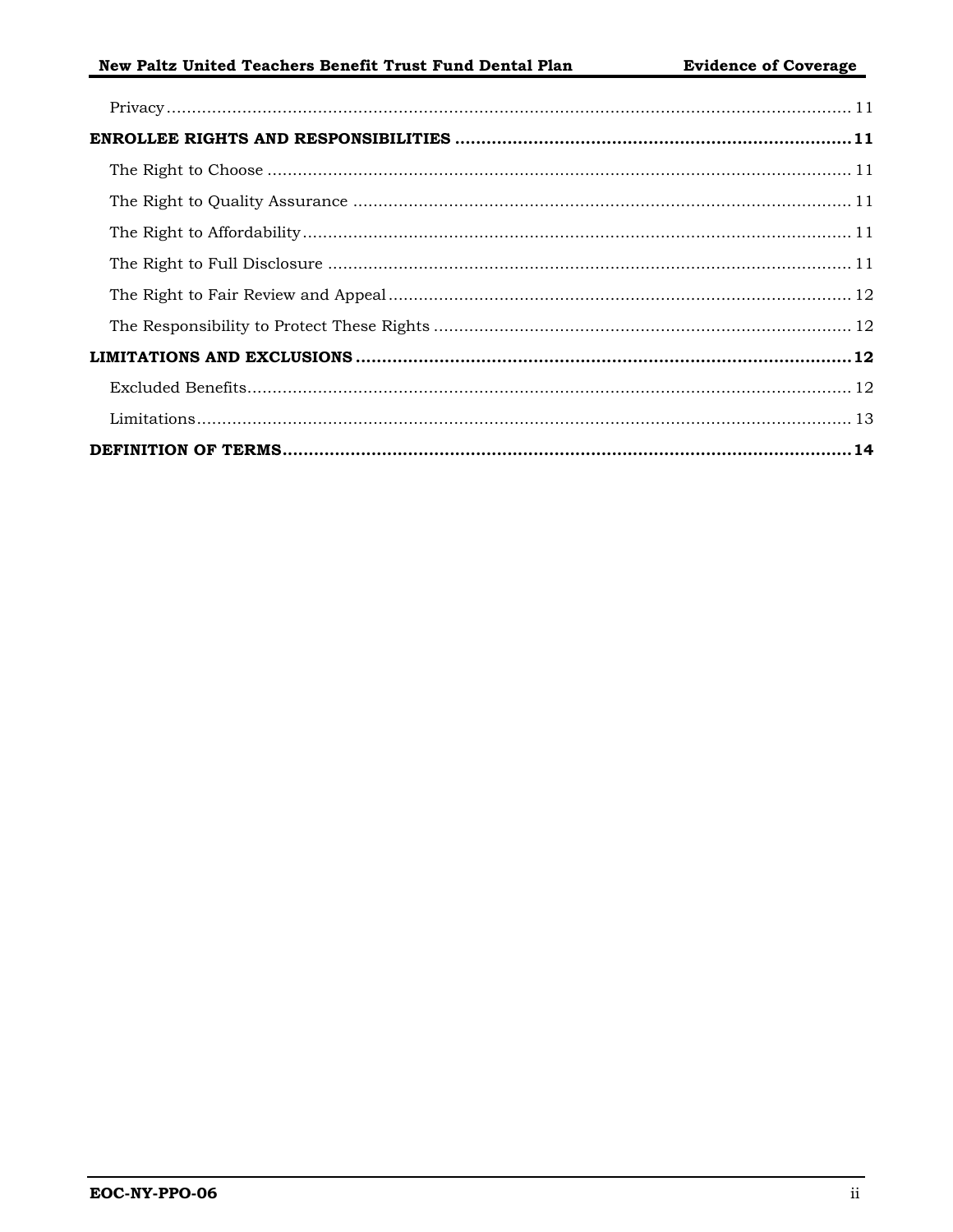#### <span id="page-4-0"></span>**INTRODUCTION**

Delta Dental is pleased to welcome you to the group dental plan for New Paltz United Teachers Benefit Trust Fund. Our goal is to provide you with the highest quality dental care and to help you maintain good dental health. We encourage you not to wait until you have a problem to see the dentist, but to see him/her on a regular basis.

#### <span id="page-4-1"></span>**Using This Evidence of Coverage**

This Evidence of Coverage discloses the terms and conditions of your coverage and is designed to help you make the most of your dental plan. It will help you understand how the plan works and how to obtain dental care. Please read this booklet completely and carefully. Keep in mind that YOU and YOUR mean the individuals who are covered. WE, US and OUR always refer to Delta Dental. In addition, please read the **Definition of Terms** section, which will explain any words that have special or technical meanings under the plan.

The benefit explanations contained in this booklet are subject to all provisions of the Group Dental Service Contract on file with your employer, trust fund, or other entity ("Plan Administrator") and do not modify the terms and conditions of that contract in any way, nor shall you accrue any rights because of any statement in or omission from this booklet.

#### <span id="page-4-2"></span>**Contact Us**

If you have any questions about your coverage that are not answered here, please visit our web site at www.deltadentalins.com or call our Customer Service Center. A Customer Service Center representative can answer questions you may have about obtaining dental care, help you locate a participating dentist, explain benefits, check the status of a claim, and assist you in filing a claim.

Representatives are available by telephone Monday through Friday, 8:00 a.m. to 8:00 p.m. Eastern Time at (717) 766-8500 or toll-free at (800) 932-0783. If you are hearing impaired, you may call our toll-free TTY/TDD number at (888) 373-3582. You can also access Delta Dental's automated information line at (800) 932-0783 to obtain information about enrollee eligibility and benefits, group benefits, or claim status.

If you prefer to write Delta Dental with your question(s), please mail your inquiry to the following address:

# **Delta Dental One Delta Drive Mechanicsburg, PA 17055**

#### <span id="page-4-3"></span>**SELECTING YOUR DENTIST**

#### <span id="page-4-4"></span>**Free Choice of Dentist**

Delta Dental recognizes that many factors affect the choice of dentist and therefore supports your right to freedom of choice regarding your dentist. This assures that you have full access to the dental treatment you need from the dental office of your choice. You may see any licensed dentist for your covered treatment:

- Delta Dental PPO Participating Dentist ("PPO")<br>■ Delta Dental Premier Participating Dentist ("Pr
- Delta Dental Premier Participating Dentist ("Premier")
- Non-Participating Dentist

In addition, you may choose your own specialist, and you and your family members can see different dentists.

**Remember, you enjoy the greatest savings when you choose a PPO dentist**. To take full advantage of your benefits, we highly recommend you verify a dentist's participation status within a Delta Dental network with your dental office before each appointment. Review the section titled "How Claims Are Paid" for an explanation of Delta Dental payment procedures to understand the method of payments applicable to your dentist selection and how that may impact your out-of-pocket costs.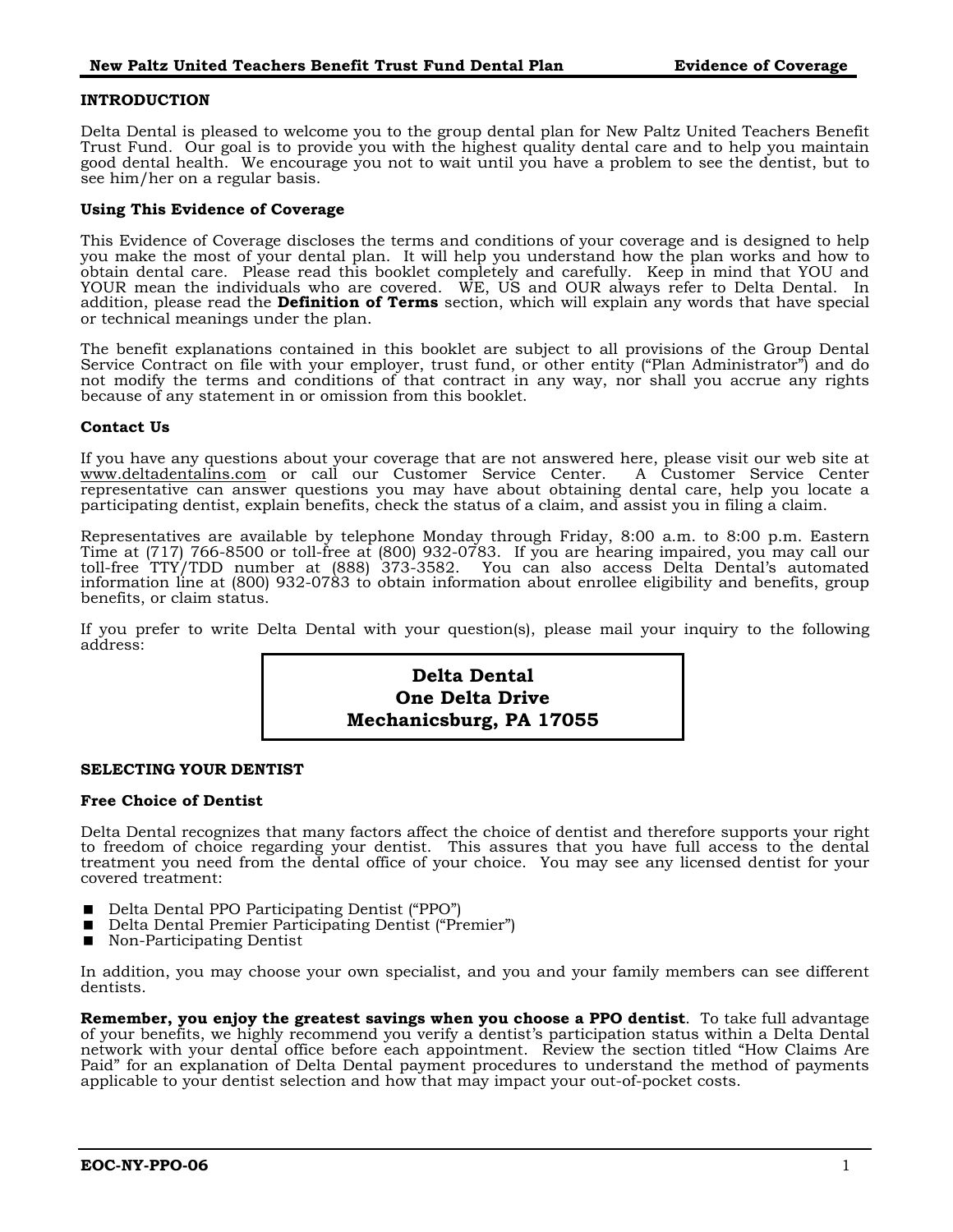#### **Referrals to Specialists**

Your dentist may refer you to another dentist for a consultation or specialized treatment or you may elect to see a specialist on your own. If this is done, be sure that the dentist you are referred to is a participating dentist. You can do this by simply asking the specialist when you make your appointment. Visiting a dentist who has agreed to participate in the Delta Dental network can save you money, time, and the hassle of paperwork. Remember, if the dentist is not a participating dentist, you may be required to pay all of the treatment cost at the time of service and submit a claim to Delta Dental for reimbursement.

#### <span id="page-5-0"></span>**Locating a Delta Dental Participating Dentist**

There are several ways in which you can locate a participating dentist near you:

- You may access information about the plan through our web site at www.deltadentalins.com. This web site includes a dentist search function allowing you to locate Delta Dental participating dentists by location, specialty and network type; or
- You may also call Delta Dental and one of our representatives will assist you. He/she can provide you with information regarding a dentist's membership status, specialty and office location.

#### <span id="page-5-1"></span>**PLAN INFORMATION**

#### <span id="page-5-2"></span>**Benefit Summary Chart**

The services provided through the plan include all the benefits described in the Benefit Summary Chart on the following page, with the exception of those items presented in the **Limitations and Exclusions** section. The plan covers several categories of benefits when a licensed dentist provides the services and when they are within the standards of generally accepted dental practice. To help you understand the types of procedures that are included in each of the categories of services, examples and descriptions are provided in the chart. The enrollee's share may be higher than the percentages listed in the chart, depending on the applicability of deductibles, maximums, the difference between the Premier maximum plan allowance or non-participating dentist's fee and the PPO maximum plan allowance or charges for non-covered services.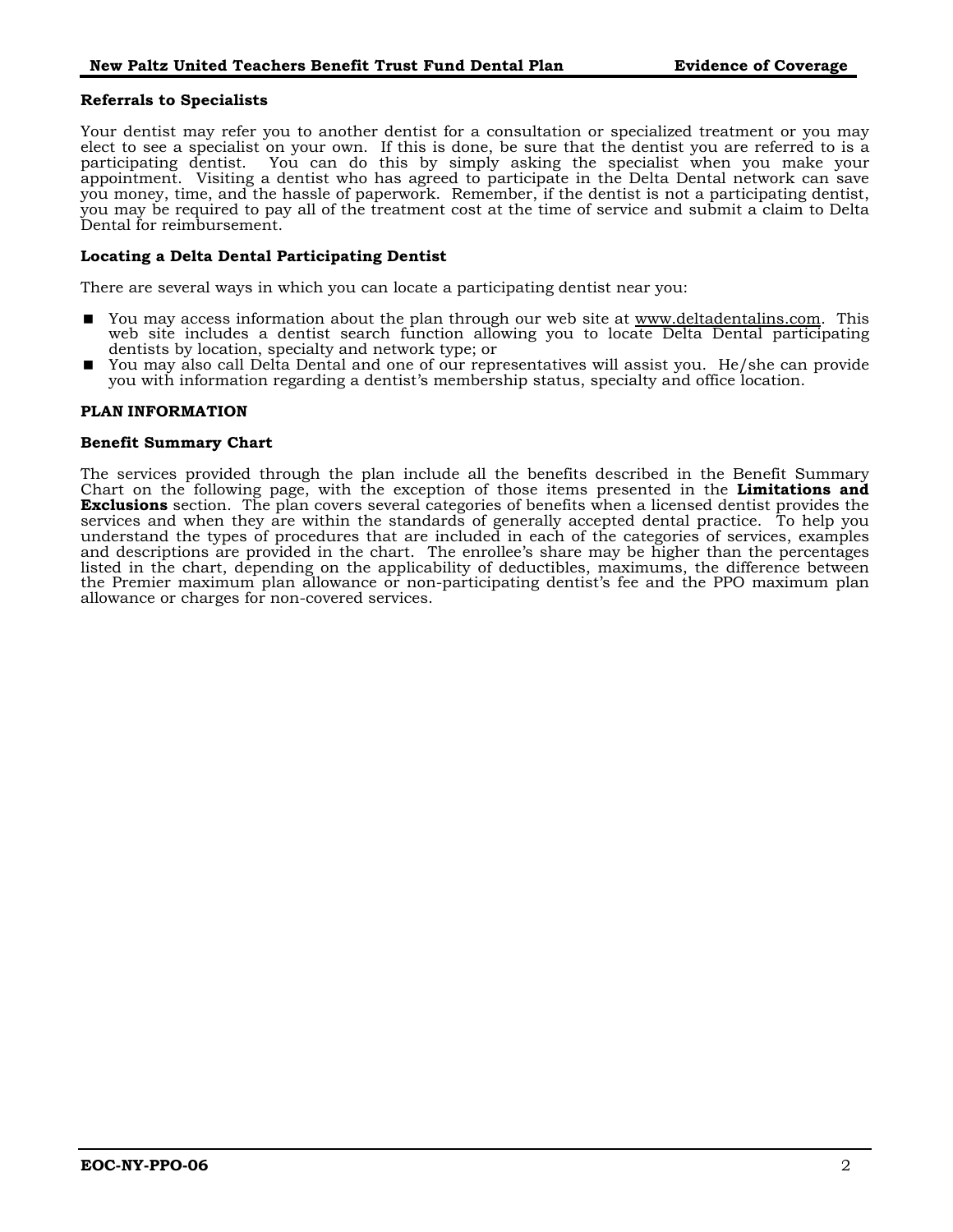**The information in the following chart applies to services provided by Delta Dental PPO dentists, Delta Dental Premier dentists and Non-Participating dentists:**

| <b>Benefit Summary Chart</b>                                                        |                                |                            |
|-------------------------------------------------------------------------------------|--------------------------------|----------------------------|
| <b>Category of Service</b>                                                          | Paid by<br><b>Delta Dental</b> | Paid By<br><b>Enrollee</b> |
| Contract Year - July 1 through June 30                                              |                                |                            |
| Diagnostic (deductible waived)                                                      | $100\%*$                       | $0\%$                      |
| **Periodic exams (twice per contract year)                                          |                                |                            |
| If upon referral a dental specialist requires an oral examination                   |                                |                            |
| the oral examination limitation will be waived, if necessary.                       |                                |                            |
| **Bitewing x-rays (twice per contract year)                                         |                                |                            |
| Full-mouth x-ray (twice per contract year)                                          |                                |                            |
| If requested by a dental surgeon prior to surgery, waiver of the dental             |                                |                            |
| plan limitation of:                                                                 |                                |                            |
| (1) a once in a three year panorama view, or                                        |                                |                            |
| (2) a surgical evaluation in addition to any other dental review.                   |                                |                            |
| Palliative emergency treatment                                                      |                                |                            |
| See note on additional benefits during pregnancy                                    |                                |                            |
| Diagnostic services are exempt from the deductible.                                 |                                |                            |
| Preventive (deductible waived)                                                      | 100%*                          | $0\%$                      |
| **Routine prophylaxis (cleaning) (twice per contract year) (Code: 1110)             |                                |                            |
| Fluoride treatments (once per 12-month period to age 19)                            |                                |                            |
| Sealants (to age 14)                                                                |                                |                            |
| Space maintainers (no age limitation)                                               |                                |                            |
| See note on additional benefits during pregnancy                                    |                                |                            |
| Periodontal Maintenance (deductible waived)                                         | 100%*                          | $0\%$                      |
| Periodontal prophylaxis (four per contract year) (Code: 04910)                      |                                |                            |
| Preventative and Periodontal Prophylaxis services are exempt from the deductible.   |                                |                            |
| Cone Beam CT Capture (All Procedures)                                               | $80\%*$                        | 20%                        |
| Provide a clear observation of the periodontal pocket, the periodontal membrane     |                                |                            |
| and the alveolar bone, as well as soft tissue such as the maxillary sinus membrane. |                                |                            |
| <b>Basic Restorative</b>                                                            | $80\%*$                        | 20%                        |
| Fillings (amalgam "silver" and composite "white", resin)                            |                                |                            |
| <b>Major Restorative</b>                                                            | $80\%*$                        | 20%                        |
| Single crowns, inlays, onlays, temporary crowns (Codes 02799/02970)                 |                                |                            |
| Cast restorations. A crown in place less than 5 years, that is broken during a      |                                |                            |
| dental procedure the damaged crown will be replaced under the plan.                 |                                |                            |
| A crown needing recementation more than once in the life of the crown said          |                                |                            |
| recementation will be performed.<br><b>Oral Surgery</b>                             | $80\%*$                        |                            |
| Extraction and other oral surgery procedures, incl. pre- and post-operative care    |                                | 20%                        |
| General anesthesia is benefited with oral or dental surgery.                        |                                |                            |
| Endodontics                                                                         | 80%*                           | 20%                        |
| Root canal, pulpal therapy, apicoectomy, periradiclar                               |                                |                            |
| <b>Surgical Periodontics</b>                                                        | $80\%*$                        | 20%                        |
| Surgical treatment of the gums and supporting structures of the teeth               |                                |                            |
| Local Delivery CHE (04381) Scaling/Aid in healing.                                  |                                |                            |
| <b>Non-Surgical Periodontics</b>                                                    | 80%*                           | 20%                        |
| Non-surgical treatment of the gums and supporting structures of the teeth           |                                |                            |
| Splint - extracoronal, natural teeth or prosthetic crowns (Code: 04323)             |                                |                            |
| See note on additional benefits during pregnancy                                    |                                |                            |
| Prosthodontics                                                                      | $80\%*$                        | 20%                        |
| Procedures for replacement of missing teeth by construction or repair of bridges    |                                |                            |
| and construction of partial or complete dentures along with bridge recementation    |                                |                            |
| of existing bridgework.                                                             |                                |                            |
| Porcelain veneers (Labial veneer laminates are allowed where written non-cosmetic   |                                |                            |
| need is demonstrated.                                                               |                                |                            |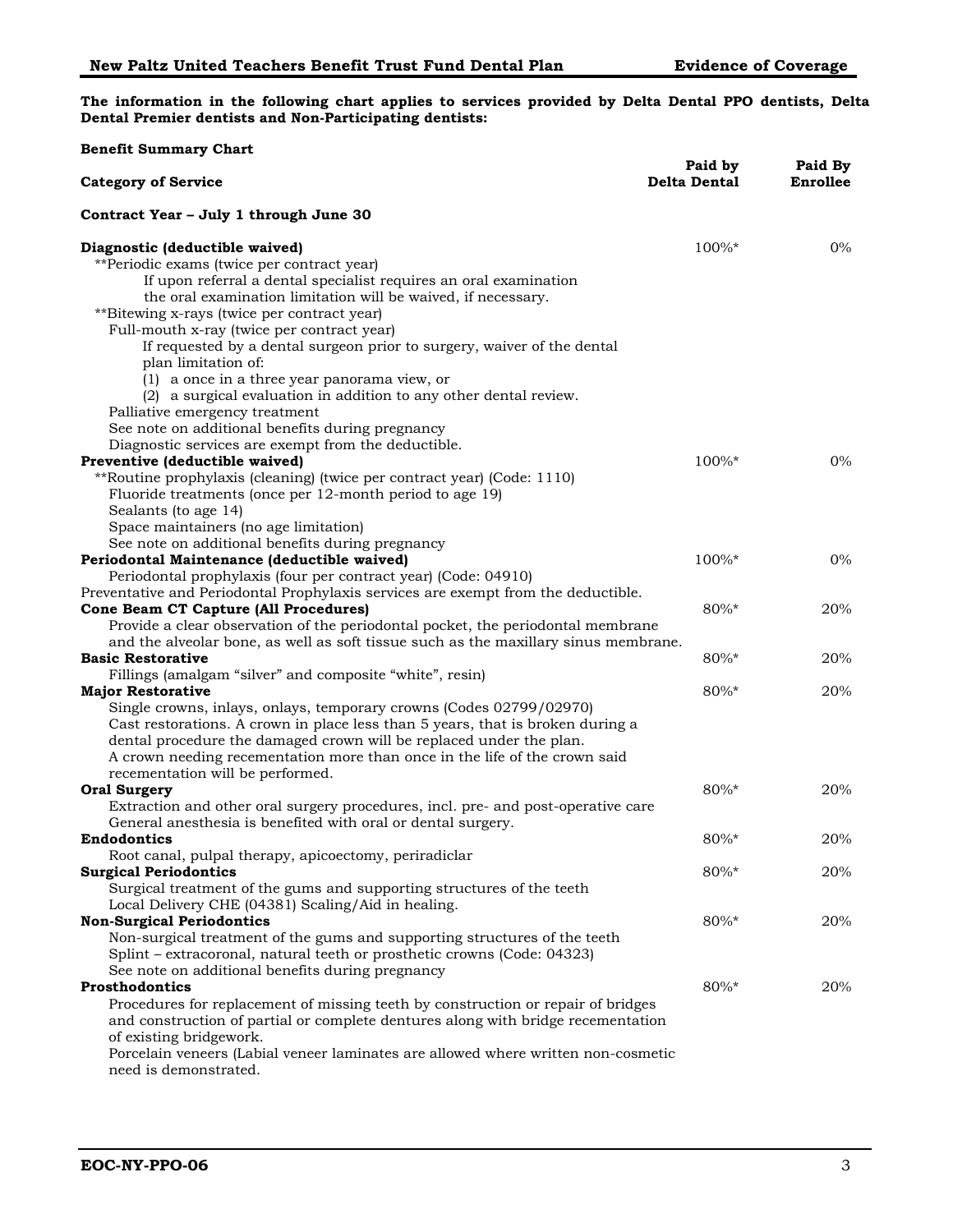| New Paltz United Teachers Benefit Trust Fund Dental Plan                   |                | <b>Evidence of Coverage</b> |     |
|----------------------------------------------------------------------------|----------------|-----------------------------|-----|
| Implants (All procedures and related surgeries)                            |                | $80\%$ *                    | 20% |
| Appliances placed into bone serving as prosthodontic abutments.            |                |                             |     |
| Includes preparation of and for setting of implants.                       |                |                             |     |
| <b>Orthodontics</b>                                                        |                | $50\%$ *                    | 50% |
| For eligible employees, spouses and dependents to age 26                   |                |                             |     |
| Includes Invisalign within the maximum of Orthodontic treatment.           |                |                             |     |
| General Anesthesia & IV Sedation                                           |                | $80\%$ *                    | 20% |
| Covered when used in conjunction with covered oral surgical procedures and |                |                             |     |
| other selected endodontic and periodontic procedures                       |                |                             |     |
| Temporomandibular Joint Dysfunction (TMJ)                                  |                | $80\%$ *                    | 20% |
| Services relating to hinging joints of the jaw                             |                |                             |     |
| <b>Occlusal Guards</b>                                                     |                | $50\%$ *                    | 50% |
| Removable dental appliance to minimize effects of bruxism (grinding) and   |                |                             |     |
| other occlusal factors.                                                    |                |                             |     |
| <b>Denture Repair</b>                                                      |                | $80\%$ *                    | 20% |
| Repair of existing dentures                                                |                |                             |     |
| Snap On Smile (No procedure code - by narrative)                           |                | $80\%$ *                    | 20% |
|                                                                            | Deductibles*** | <b>Maximums</b>             |     |
| Individual (Contract year)                                                 | $$50.00***$    | \$3,000.00                  |     |
| Family (Contract year)                                                     | $$100.00***$   | $\beta n/a$                 |     |
| Orthodontics (Lifetime)                                                    |                | \$3,000.00                  |     |

**\* Percentages are based on the PPO Allowed Amount, which is the lesser of the dentist's submitted fee or the PPO Maximum Plan Allowance.**

**\*\*There is a fourteen (14) day grace period for these benefits.** 

**\*\*\*Deductible applies to spouses and dependents only.**

**\*\*\*Any payments incurred in April, May and June which are used to satisfy the deductible amount in full or in part, will also be used to reduce the deductible amount for the following Contract Year.**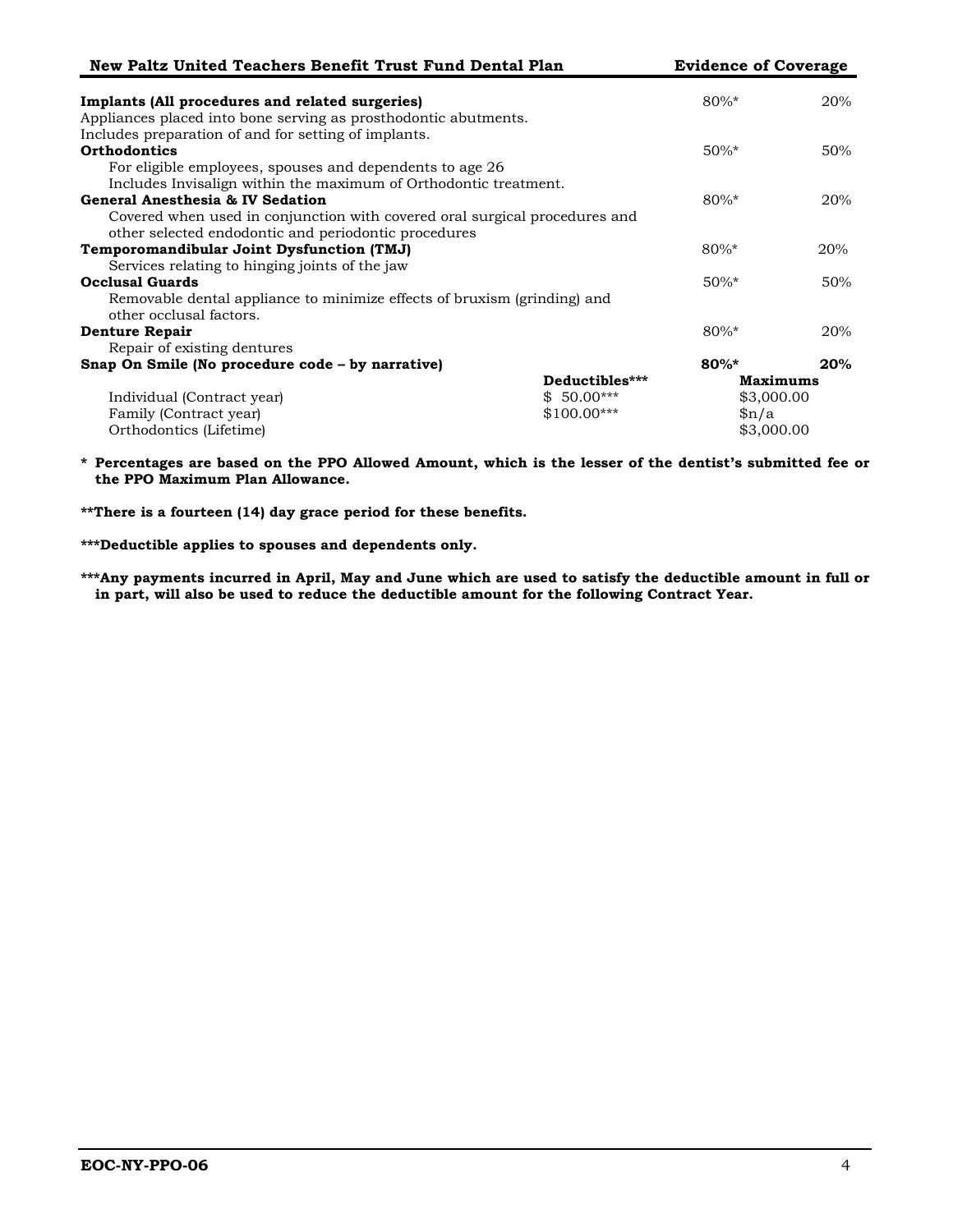#### <span id="page-8-0"></span>**Copayments**

The plan will pay a percentage of the PPO allowed amount for each covered service, subject to certain limitations, and you are responsible for paying the balance. What you pay is called the copayment and is part of your out-of-pocket cost. You pay this even after a deductible has been met.

The amount of your copayment will depend on the type of service provided and the dentist providing the service (see section titled "Selecting Your Dentist"). Dentists are required to collect your copayment for covered services.

It is to your advantage to select PPO dentists because they have agreed to accept the PPO allowed amount as payment, which typically results in lower copayments charged to you. Please read the sections titled "Selecting Your Dentist" and "How Claims Are Paid" for more information.

#### <span id="page-8-1"></span>**Deductible**

Most dental plans have a specific dollar deductible. The Benefit Summary Chart shows the individual and family deductibles that apply. Deductibles apply to all benefits unless otherwise noted. Each enrolled family member must pay the individual deductible amount each contract year to satisfy the plan deductible. You pay this directly to your dentist for completed services. The total deductible amount paid will not exceed the family deductible for all family members.

#### <span id="page-8-2"></span>**Maximum Benefit**

Most dental programs have a maximum benefit. This is the maximum dollar amount a dental plan will pay toward the cost of dental care. The enrollee is personally responsible for paying costs above the maximum benefit. The Benefit Summary Chart shows the maximum benefit amount that applies. This is the maximum benefit amount that Delta Dental will pay for covered services per enrollee in a contract year.

#### <span id="page-8-3"></span>**Note on Additional Benefits During Pregnancy**

When an Enrollee is pregnant, Delta Dental will pay for additional services to help improve the oral health of the Enrollee during the pregnancy. The additional services while the Enrollee is covered under the Contract include: one (1) additional oral exam and either one (1) additional routine cleaning or one (1) additional periodontal scaling and root planing per quadrant. Written confirmation of the pregnancy must be provided by the Enrollee or her dentist when the claim is submitted.

#### <span id="page-8-4"></span>**Limitations and Exclusions**

Dental plans are designed to help with part of your dental expenses and may not always cover every dental need. The typical program includes limitations and exclusions, meaning the program does not cover every aspect of dental care. This can relate to the type of procedures or the number of visits. These limitations and exclusions are carefully detailed in this booklet and you should make yourself familiar with them. Please read the **Limitations and Exclusions** section to help you understand the limitations and exclusions of this dental plan.

#### <span id="page-8-5"></span>**HOW CLAIMS ARE PAID**

Payment by Delta Dental for any single procedure that is a covered service will be made upon completion of the procedure. If an enrollee loses eligibility or the contract is terminated, Delta Dental will pay for any single procedure started while the contract was in effect or the enrollee was eligible. Payment for care is applied to the contract year deductible and maximum benefit based on the date of service. After you have satisfied your deductible requirement, Delta Dental will provide payment for covered services at the percentage indicated in the Benefit Summary Chart, up to a maximum for each enrollee in a contract year.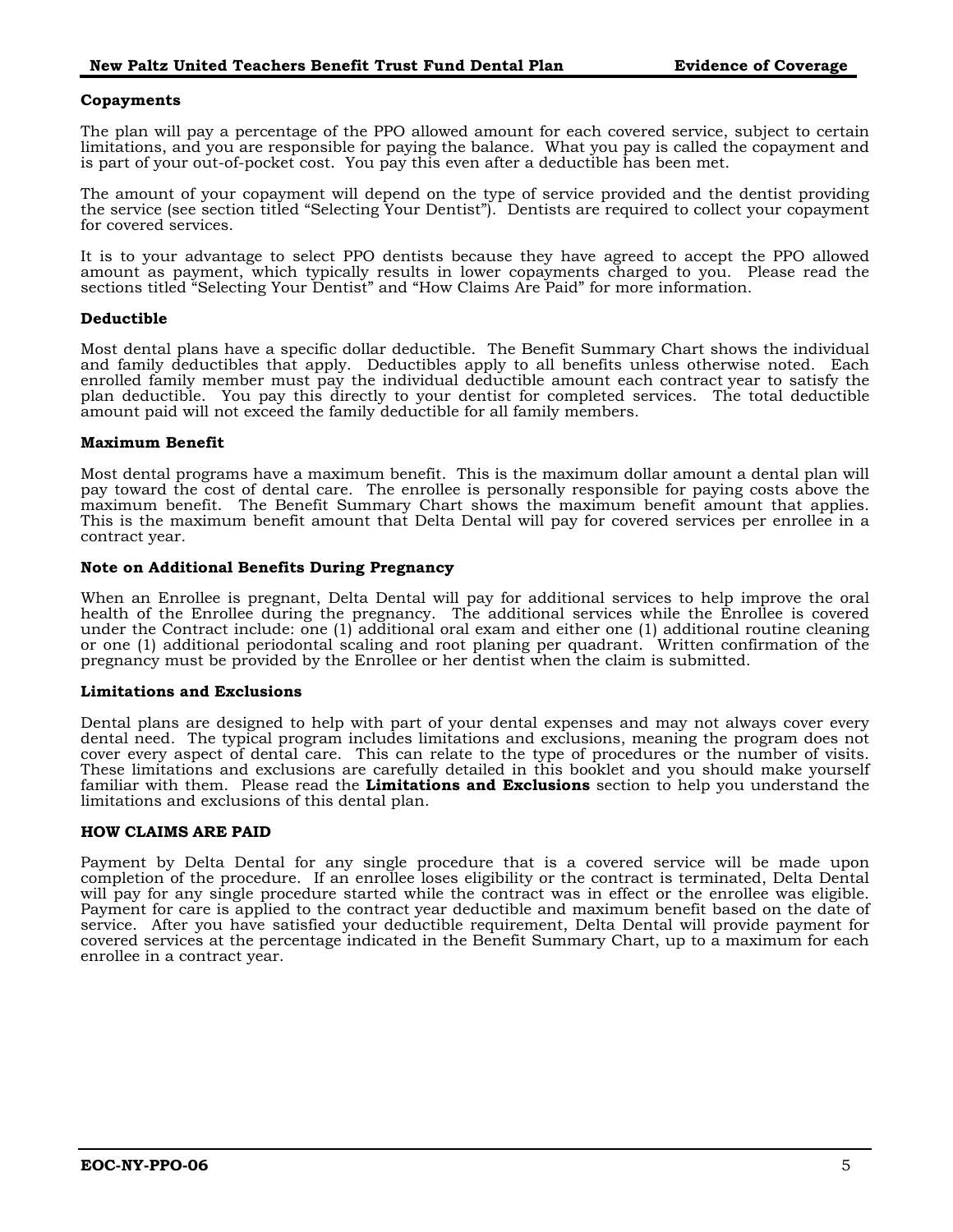#### <span id="page-9-0"></span>**Payment for Services — Delta Dental PPO Dentist**

Payment for covered services performed for you by a PPO dentist is calculated based on the PPO maximum plan allowance. PPO dentists have agreed to accept a PPO maximum plan allowance as the full charge for covered services.

Delta Dental calculates its share of the maximum plan allowance, or the dentist's submitted fee, whichever is less, ("Delta Dental Payment") using the applicable percentage from the Benefit Summary Chart and sends it directly to the PPO dentist who has submitted the claim. Delta Dental advises you of any charges not payable by Delta Dental for which you are responsible ("Patient Payment"). These charges are generally your share of the maximum plan allowance or submitted fee (copayment), the deductible, charges where the maximum benefit has been exceeded, and/or charges for non-covered services.

Example (assuming this is a procedure that is covered at a 50%/50% copayment level, the maximum benefit has not been exceeded and the deductible has been met):

| Submitted Amount (Dentist Fee)                     |     | $=$ \$100 |
|----------------------------------------------------|-----|-----------|
| PPO Maximum Plan Allowance                         |     | $=$ \$70  |
| Delta Dental Payment (50% of PPO Max. Plan Allow.) | $=$ | \$35      |
| Patient Payment                                    |     | \$35      |

#### <span id="page-9-1"></span>**Payment for Services — Delta Dental Premier Dentist**

A Delta Dental Premier dentist is a participating dentist, but is not a Delta Dental PPO dentist. Premier dentists have not agreed to accept a PPO maximum plan allowance as full payment for services, but instead have agreed to accept a Premier maximum plan allowance. Payment for covered services performed for you by a Premier dentist is calculated based on the PPO allowed amount, which is the lesser of the dentist's submitted fee or the PPO maximum plan allowance.

The portion of the allowed amount payable by Delta Dental ("Delta Dental's Payment") is limited to the applicable percentage shown in the Benefit Summary Chart. Delta Dental's Payment is sent directly to the Premier dentist who submitted the claim. Delta Dental advises you of any charges not payable by Delta Dental for which you are responsible ("Enrollee's Payment"). These charges are generally your share of the allowed amount, as well as any deductibles, charges where the maximum benefit has been exceeded, the difference between the Premier maximum plan allowance and the PPO maximum plan allowance, and/or charges for non-covered services.

Example (assuming this is a procedure that is covered at a 50%/50% copayment level, the maximum benefit has not been exceeded and the deductible has been met):

| Submitted Amount (Dentist Fee)                   | $=$ \$100 |
|--------------------------------------------------|-----------|
| Premier Maximum Plan Allowance                   | $=$ \$80  |
| PPO Maximum Plan Allowance                       | $=$ \$70  |
| Delta Dental's Payment (50% of Max. Plan Allow.) | $=$ \$35  |
| Enrollee's Payment                               | $=$ \$45  |

**Note:** The enrollee balance of \$45 is the sum of the enrollee copayment (50% of the PPO maximum plan allowance of \$70, which is \$35) and the difference between the Premier maximum plan allowance and the PPO maximum plan allowance, which is \$10.

#### <span id="page-9-2"></span>**Payment for Services — Non-Participating Dentist**

Payment for services performed for you by a non-participating dentist is also calculated by Delta Dental based on the PPO allowed amount, which is the lesser of the dentist's submitted fee or the PPO maximum plan allowance. The portion of the allowed amount payable by Delta Dental ("Delta Dental's Payment") is limited to the applicable percentage shown in the Benefit Summary Chart.

However, when dental services are received from a non-participating dentist, Delta Dental's Payment is sent directly to the primary enrollee. You are responsible for payment of the non-participating dentist's total fee. Non-participating dentists will bill you for their normal charges, which may be higher than the allowed amount for the service. You may be required to pay the dentist yourself and then submit a claim to Delta Dental for reimbursement. Since the Delta Dental Payment for services you receive may be less than the non-participating dentist's actual charges, your out-of-pocket cost may be significantly higher.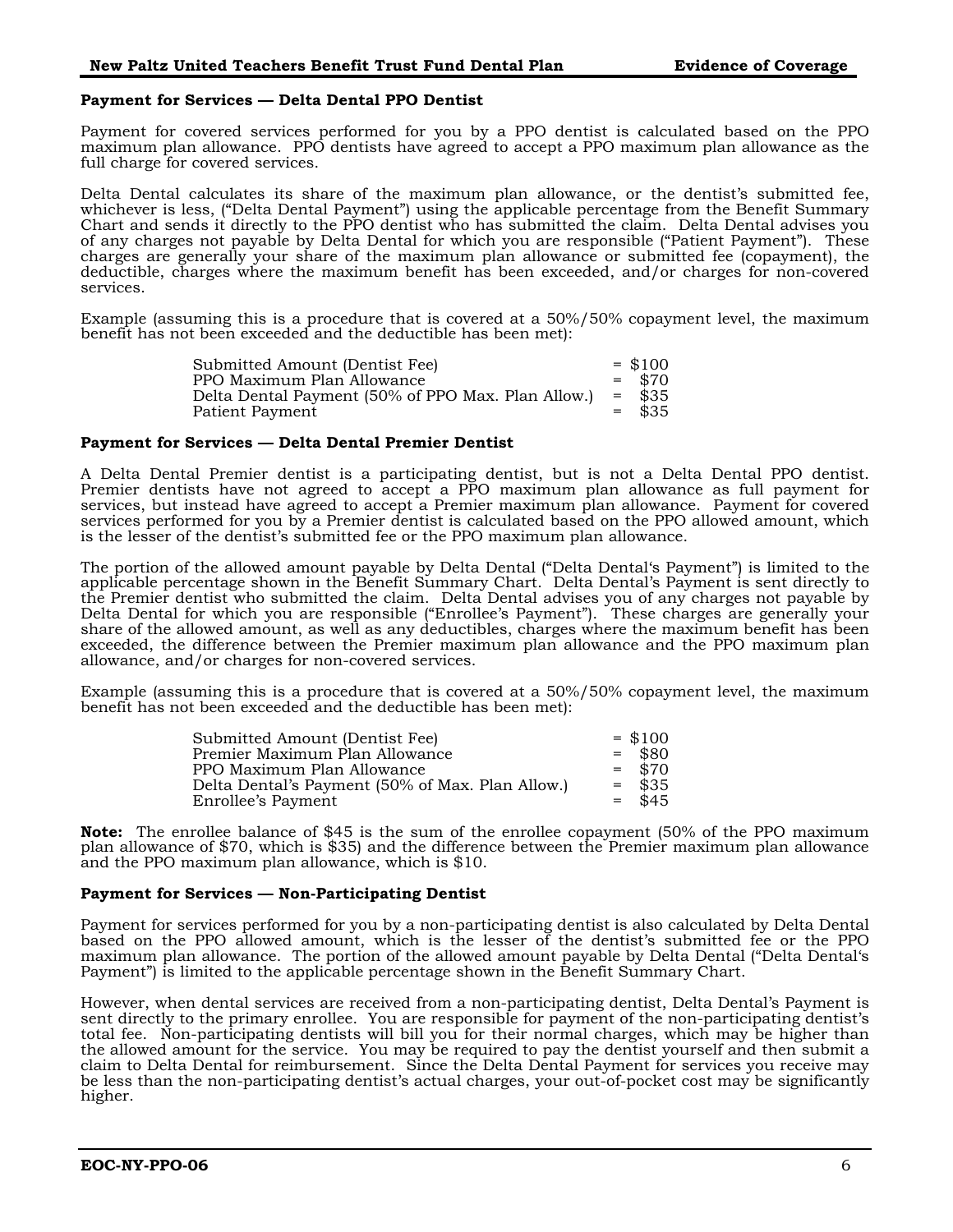Example (assuming this is a procedure that is covered at a 50%/50% copayment level, the maximum benefit has not been exceeded and the deductible has been met):

> Submitted Amount (Dentist Fee) = \$100 PPO Maximum Plan Allowance  $\frac{1}{2}$  = \$70<br>Delta Dental's Payment (50% of PPO Max. Plan Allow.) = \$35 Delta Dental's Payment (50% of PPO Max. Plan Allow.) = \$35 Enrollee's Payment

**Note:** The enrollee balance of \$65 is the sum of the enrollee copayment (50% of the PPO Maximum Plan Allowance of \$70, which is \$35) and the difference between the PPO Maximum Plan Allowance and the Submitted Amount, which is \$30.

#### <span id="page-10-0"></span>**Orthodontic Payments**

Delta Dental will pay 25% of its orthodontic payment as the initial payment for orthodontic Treatment. (Delta Dental's orthodontic payment is calculated in the same manner as the "Delta Dental Payment" in the above examples.) The remaining 75% will be paid in equal quarterly installments. If the treatment time is 12 months or less, Delta Dental's orthodontic payment will be paid as a lump sum at the beginning of the orthodontic treatment. If treatment began prior to the enrollee becoming eligible with Delta Dental, any payments made by a previous dental carrier will be applied to the enrollee's lifetime orthodontic maximum.

#### <span id="page-10-1"></span>**How to Submit a Claim**

Delta Dental does not require any special claim forms. Most dental offices have standard claim forms available. Participating dentists will fill out and submit your claims paperwork for you. Some nonparticipating dentists may also provide this service upon your request. If you receive services from a non-participating dentist who does not provide this service, you can submit your own claim directly to Delta Dental. For your convenience, you can print a claim form from our web site: www.deltadentalins.com. Delta Dental shall not be obligated to pay claims submitted more than twelve  $(12)$  months after the date of the Service, unless it can be shown not to have been reasonably possible to submit the claim and the claim was submitted as soon as reasonably possible.

Your dental office should be able to assist you in filling out the claim form. Fill out the claim form completely and mail it to:



#### <span id="page-10-2"></span>**Payment Guidelines**

Delta Dental does not pay participating dentists any incentive as an inducement to deny, reduce, limit or delay any appropriate service.

If you or your dentist files a claim for services more than twelve (12) months after the date you received the services, payment may be denied. If the services were received from a non-participating dentist, you are still responsible for the full cost. If the payment is denied because your participating dentist failed to submit the claim on time, you may not be responsible for that payment. However, if you did not tell your participating dentist that you were an enrollee of the plan at the time you received the service, you may be responsible for the cost of that service.

We explain to all participating dentists how we determine or deny payment for services. We describe in detail the dental procedures covered as benefits, the conditions under which coverage is provided and the program's limitations and exclusions. If any claims are not covered, or if limitations or exclusions apply to services you have received, you may be responsible for the full payment.

If you have any questions about any dental charges, processing policies and/or how your claim is paid, contact Delta Dental.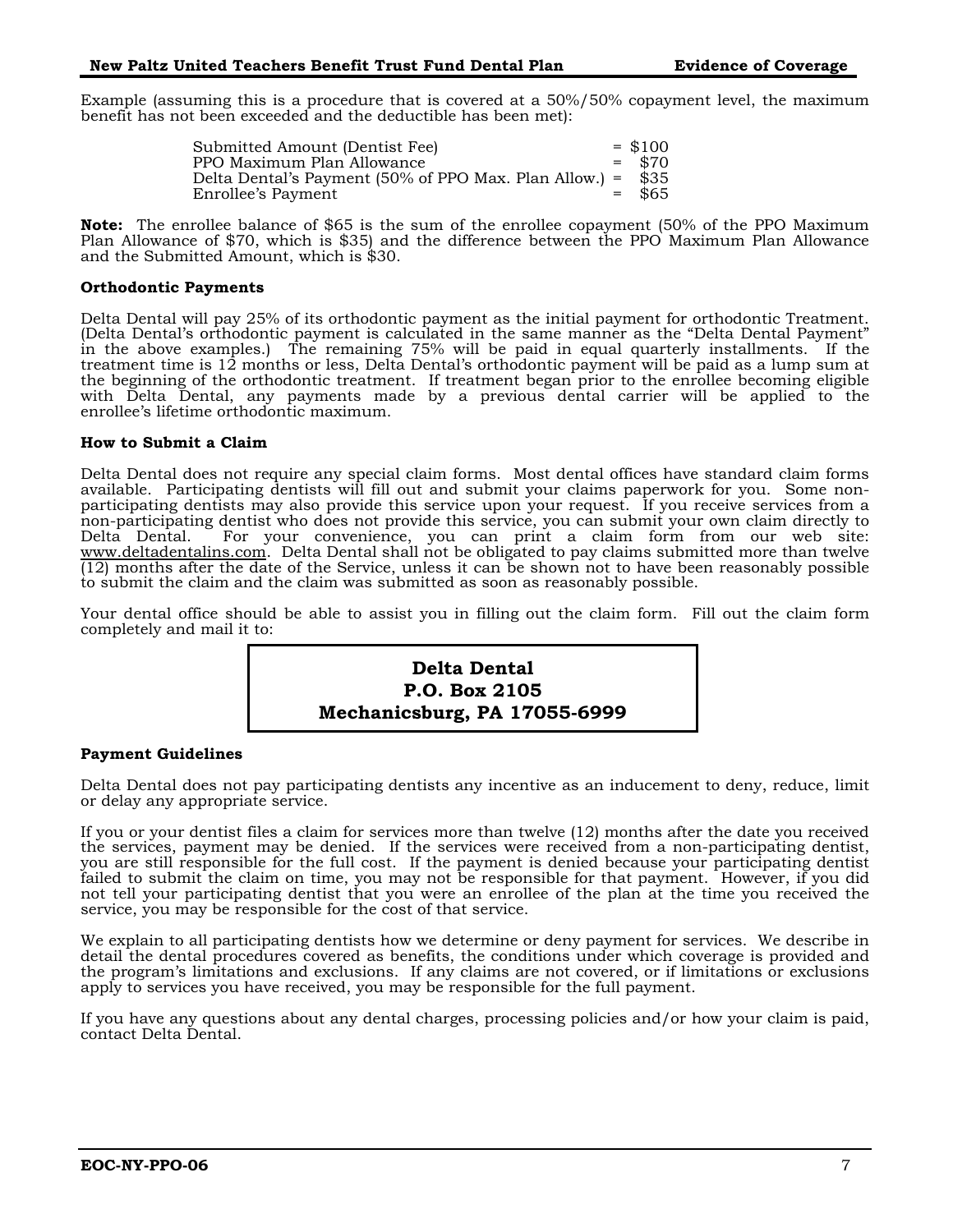#### <span id="page-11-0"></span>**Optional Treatment and Non-Covered Services**

You must pay for any non-covered or optional dental benefits that you choose to have done. Refer to the **Limitations and Exclusions** section for information about excluded services and limitations.

Often there are several approaches or different methods that a dentist may use to treat dental needs. This program is designed to cover dental treatment using standards of care consistent with the delivery of quality, affordable dental treatment to the enrollee. If you request a treatment that is more costly than standard practice, you must pay for the charges in excess of the covered dental benefit.

**Example:** If a metal filling would fix the tooth and you choose to have the tooth crowned, you are responsible for paying the difference between the cost of the crown and the cost of the filling. You must pay this money directly to your dentist.

#### <span id="page-11-1"></span>**Pre-Treatment Estimates**

If you and your dentist are unsure of your benefits for a specific course of treatment, or if treatment costs are expected to exceed \$300, Delta Dental recommends that you ask for a pre-treatment estimate. You should ask your dentist to submit the claim form in advance of performing the proposed services. Pre-treatment estimate requests are not required but may be submitted for more complicated and expensive procedures such as crowns, wisdom tooth extractions, bridges, dentures, or periodontal surgery. You'll receive an estimate of your share of the cost and how much Delta Dental will pay before treatment begins. Delta Dental will act promptly in returning a pre-treatment estimate to you and the attending dentist with non-binding verification of your current availability of benefits and applicable maximums. The pre-treatment estimate is non-binding as the availability of benefits may change subsequent to the date of the estimate due to a change in eligibility status, exhaustion of applicable maximum benefit or application of frequency of procedure limitations.

#### <span id="page-11-2"></span>**Other Health Insurance**

Be sure to advise your dentist of all programs under which you have dental coverage and have him or her complete the dual coverage portion of the claim form, so that you will receive all benefits to which you are entitled. When you have coverage under more than one benefit program, the primary and secondary carriers coordinate the two programs, so that the primary carrier pays its portion first and then the secondary carrier pays its portion, not to exceed the dentist's fees for the covered services.

The following rules will be followed to establish the order of determining the liability of this or any other programs:

- 1. The program covering the enrollee as an employee will determine its benefits before the program covering the enrollee as a dependent.
- 2. The program covering the enrollee as a dependent of an employee whose birthday falls earlier in the calendar year will determine it benefits before the program covering the enrollee as a dependent of an employee whose birthday falls later in the calendar year. If both employees have the same birthday, the program covering the employee for the longest period will be primary over the program covering the employee for the shorter period. If the other program does not have the rule described in this paragraph, but instead has a rule based on gender of the employee, the rule of the other plan will determine the order of benefits.
- 3. The program covering the enrollee having custody of the dependent will determine its benefits first; then the program of the spouse of the parent with custody of the dependent; and finally, the program of the parent not having custody of the dependent. However, if the specific terms of a court order state that one of the parents is responsible for the health care expenses of the dependent, the benefits of that program are considered first. The prior sentence will not apply with respect to any period during which any benefits are actually paid or provided before a program has actual knowledge of the court order.
- 4. The program covering the enrollee as an employee or as a dependent of an employee will determine its benefits before one that covers the enrollee as a laid-off or retired employee or as the dependent of such person. If the other plan does not have a rule concerning laid-off or retired employees, and as a result each plan determines its benefits after the other, then this paragraph will not apply.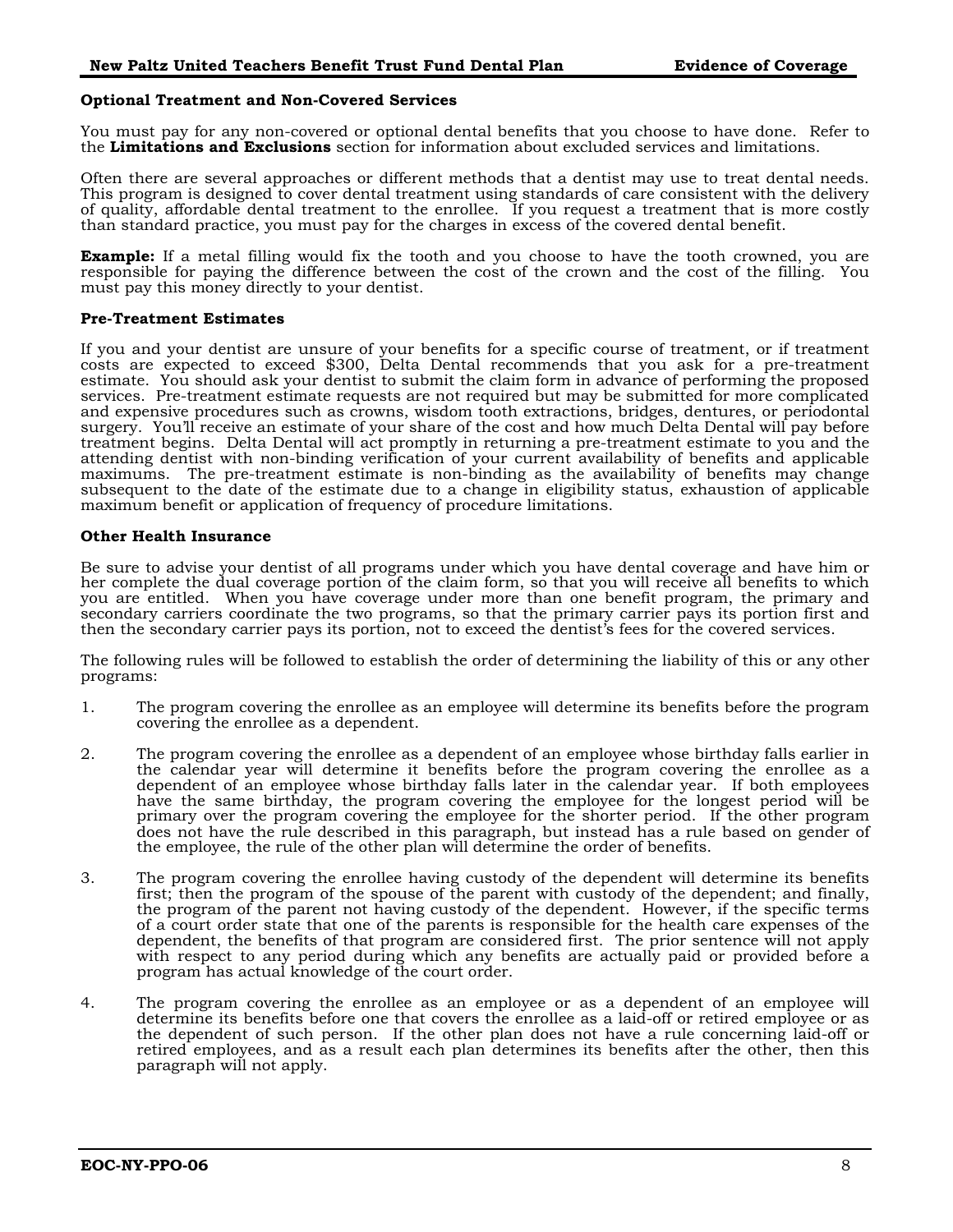- 5. If the other program does not have a rule establishing the same order of determining liability for benefits or is one which is "excess" or always "secondary," Delta Dental will determine its benefits first. If such determination indicates that Delta Dental should not have been the first program to determine its benefits, Delta Dental will be considered as not the first to determine its benefits.
- 6. In situations not described in items 1 through 5, the program under which the enrollee has been enrolled for the longest period of time will determine its benefits first.

When Delta Dental is the first to determine its benefits, benefits will be paid without regard to coverage under any other program. When Delta Dental is not the first to determine its benefits, and there are remaining expenses of the type allowable under this program, Delta Dental will pay only the amount by which its benefits under this plan exceed the amount of benefits payable under the other program or the amount of such remaining expenses, whichever is less.

#### <span id="page-12-0"></span>**ELIGIBILITY AND ENROLLMENT**

#### <span id="page-12-1"></span>**Eligibility Requirement**

You will become eligible to receive benefits on the date stated in the contract after completing any eligibility periods required by the group. Under this dental plan, the eligibility requirement for new hires is date of hire. You may enroll for individual and family coverage.

If your dependents are covered, they will be eligible when you are or as soon as they become dependents. Dependents are your:

- Spouse.
- Married or unmarried children and/or dependent grandchildren until the day of their 26th birthday. Such children include: (a) your biological child, (b) your legally adopted child (including a child living with the adopting parents and/or grandparents during the period of probation), (c) a child for whom you have legal guardianship or temporary guardianship of more than 12 months duration and for a shorter period if the guardianship is of a dependent minor and granted by testamentary, (d) a stepchild. Documentation of the above must be furnished upon request by Delta Dental.
- Married or unmarried children and/or dependent grandchildren of any age who are incapable of self-support by reason of mental or physical incapacity that occurred before the age of 26 and were covered prior to age 26. The dependent child must also be chiefly dependent on you for support and maintenance, but is not required to reside with a parent or legal guardian who is a primary enrollee. Eligibility of these dependent children and/or grandchildren will not be terminated while the contract remains in force and the dependent child and/or grandchild remains in such condition. Proof of physical or mental disability must be furnished as required by Delta Dental.

Newborn children and/or dependent grandchildren of any primary enrollee for 31 days from: (a) the moment of birth, (b) the date of placement for adoption or upon placement in the foster home, or (c) the date of appointment for a minor for whom guardianship has been granted by court or testamentary appointment. Thereafter Delta Dental will provide coverage to any dependent child upon notification for enrollment of such child.

■ A domestic partner.

#### <span id="page-12-2"></span>**Changes in Eligibility Status**

Changes in eligibility status (i.e. marriage, divorce, birth, etc.) must be reported to the Plan Administrator within 31 days following the event causing the change. If you do not change coverage when first eligible, you may change later during a subsequent open enrollment period; unless changes are due to the birth of a child or the enrollment of a dependent child. If the parent was enrolled as a single person, his/her enrollment status change must also be changed to family coverage effective on the date of the newborn child's birth or the date of the dependent child's enrollment. Changes received from the 1st of the month through the 15<sup>th</sup> of the month become effective on the 1st of the month in which the notice is received. Changes received from the  $15<sup>th</sup>$  of the month through the last day of the month become effective on the 1<sup>st</sup> of the following month.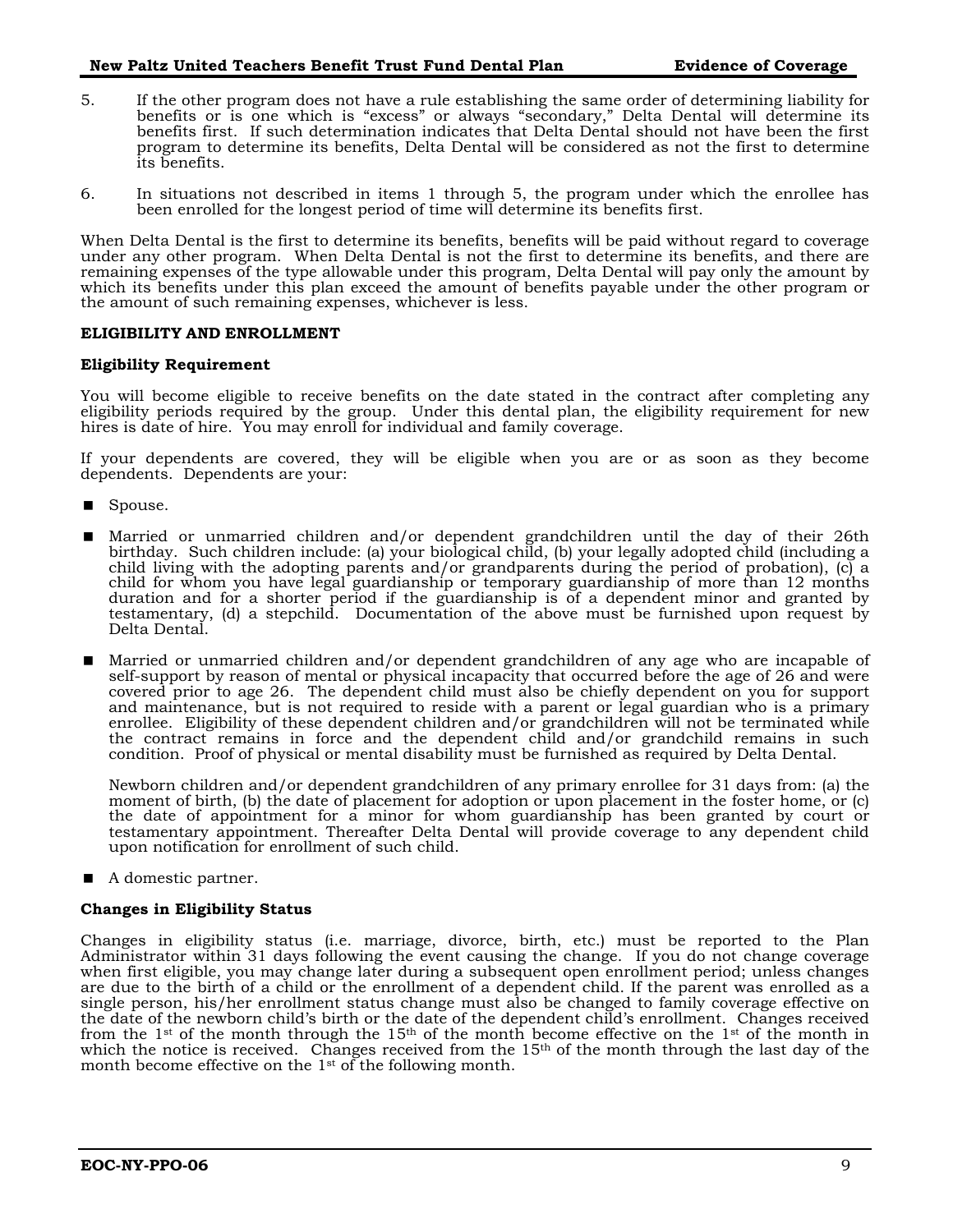#### <span id="page-13-0"></span>**Loss of Eligibility**

Your coverage ends on the last day of the month in which termination of employment occurs or immediately when this program ends. Coverage for all dependents also ceases at that time, or when dependent status is lost. Your dependent children and/or grandchildren will be disqualified for benefits when they reach the disqualifying age.

#### <span id="page-13-1"></span>**COMPLAINTS, GRIEVANCES AND APPEALS**

Our commitment to you is to ensure quality throughout the entire treatment process: from the courtesy extended to you by our customer service representatives to the dental services provided by our participating dentists. If you have questions about any services received, we recommend that you first discuss the matter with your dentist. However, if you continue to have concerns, please call Delta Dental's Customer Service Center.

Delta Dental attempts to process all claims within 30 days. If a claim will be delayed more than 30 days, Delta Dental will notify the enrollee in writing within 30 days stating the reason for delay.

Questions or complaints regarding eligibility, the denial of dental services or claims, the policies, procedures, or operations of Delta Dental, or the quality of dental services performed by the dentist may be directed in writing to Delta Dental or by calling Delta Dental at (717) 766-8500 or toll-free at (800) 932-0783. You can also e-mail questions by accessing the "Contact Us" section of Delta Dental's web site at www.deltadentalins.com.

A grievance is a written expression of dissatisfaction with the provision of services or claims practices of Delta Dental. When you write, please include the name of the enrollee, the primary enrollee's name and enrollee ID, and your telephone number on all correspondence. You should also include a copy of the claim form, Benefits Statement, Invoice or other relevant information.

#### <span id="page-13-2"></span>**Appeals**

Any dissatisfaction with adjustments made or denials of payment should be brought to Delta Dental's attention, and if unresolved to your satisfaction, to the Plan Administrator. The Plan Administrator will advise you of your rights of appeal or other recourse.

Appeals on claims denied must be submitted in writing. For an explanation as to your rights of appeal, please refer to the Claims Denial Review Procedure that is furnished automatically without charge as a separate document that accompanies this booklet.

#### **Send your grievance, appeal, or claims review request to Delta Dental at the address shown below:**

| <b>Delta Dental</b>     |
|-------------------------|
| <b>One Delta Drive</b>  |
| Mechanicsburg, PA 17055 |

#### <span id="page-13-3"></span>**GENERAL PROGRAM INFORMATION**

#### <span id="page-13-4"></span>**Proof of Claim**

Before approving a claim, Delta Dental will be entitled to receive, to such extent as may be lawful, from any attending or examining dentist, or from hospitals in which a dentist's care is provided, such information and records relating to attendance to or examination of, or treatment provided to, an enrollee as may be required to administer the claim, or that an enrollee be examined by a dental consultant retained by Delta Dental, in or near the community or residence. Delta Dental will in every case hold such information and records confidential.

#### <span id="page-13-5"></span>**Physical Access**

Delta Dental has made efforts to ensure that our offices and the offices and facilities of participating dentists are accessible to the disabled. If you are not able to locate an accessible dentist, please call our Customer Service Center and a representative will help you find an alternate dentist.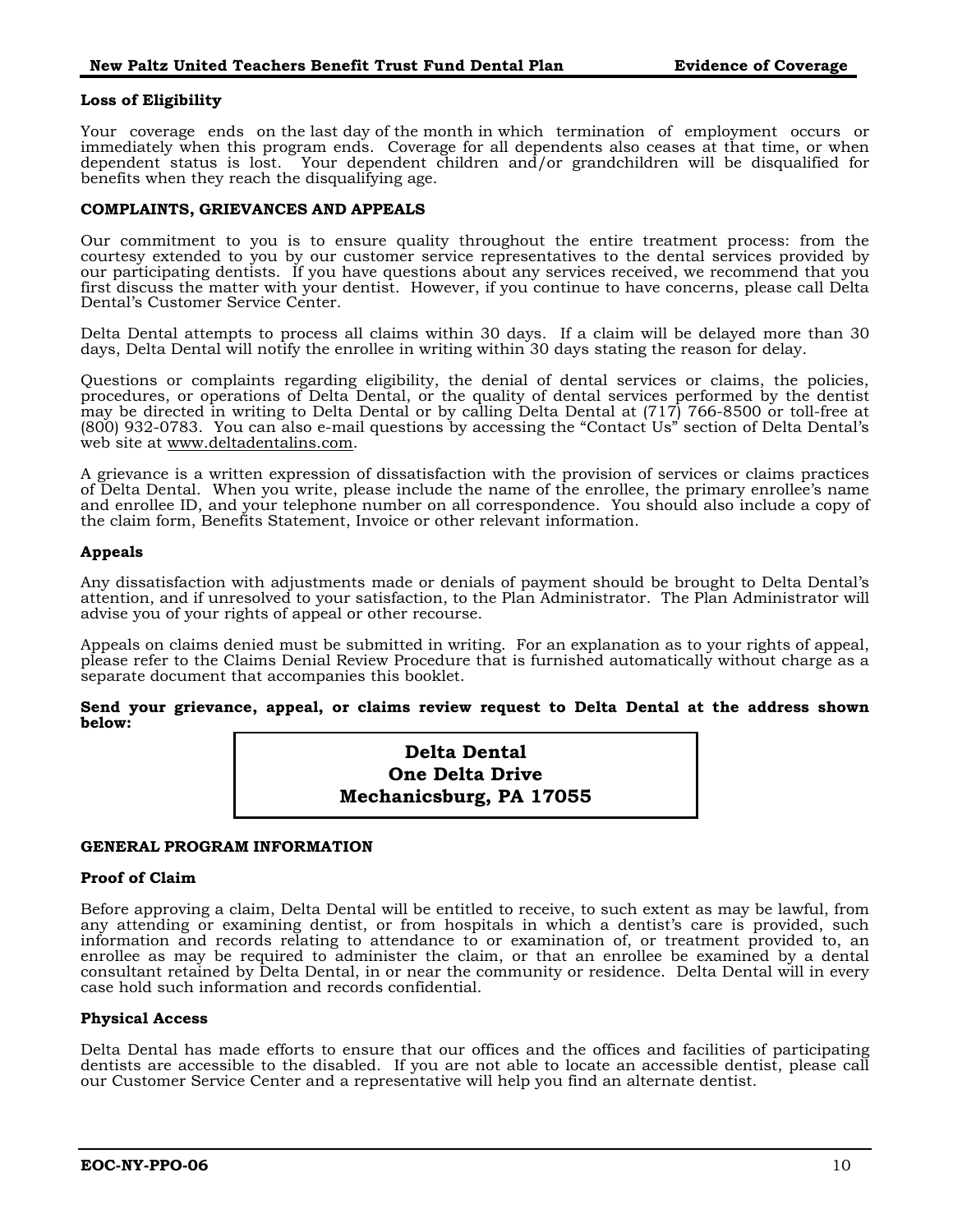#### <span id="page-14-0"></span>**Access for the Hearing Impaired**

The hearing impaired may contact the Customer Service Center through our toll-free TTY/TDD number at (888) 373-3582.

#### <span id="page-14-1"></span>**Privacy**

Delta Dental values its relationship with you. Protecting your personal information is of great importance to us. Delta Dental will obtain from the enrollee only nonpublic information that relates to Delta Dental's administration of the dental benefits we provide. Information may include, but not be limited to name, address, social security number, enrollee ID, and date of birth. We do not disclose any nonpublic personal information about you to any affiliated or nonaffiliated third parties except as is necessary in order to provide our service to you or as we are required or permitted by law. Delta Dental maintains physical, electronic, and procedural security measures to safeguard your nonpublic personal information in our possession.

#### **Web Site Security**

Delta Dental employs security measures to control access to the eligibility and dental benefit information under our control. Delta Dental uses industry standards, such as firewalls and Secure Socket Layers, to safeguard the confidentiality of personal enrollee information.

There are areas of our web site that require a specific user ID and password for web site access. In order to receive a user ID and password, Delta Dental requires enrollees to contractually agree to not provide information they may access to other individuals. The user identification and password required for site access is internally validated to ensure this information cannot be viewed without proper authority and security authentication.

#### <span id="page-14-2"></span>**ENROLLEE RIGHTS AND RESPONSIBILITIES**

We believe that you, as a Delta Dental enrollee, have the right to expect quality, affordable care that protects not only your dental health, but also your privacy and ability to make informed choices. We also believe that you have certain responsibilities to help protect these rights.

#### <span id="page-14-3"></span>**The Right to Choose**

The Delta Dental system maintains some of the largest dentist networks in the industry — each with a full range of specialists — to give you the widest possible choice of dentists. Dentists are never penalized for referring you to a specialist. You can visit any dentist at any time, without prior notification or authorization from Delta Dental.

#### <span id="page-14-4"></span>**The Right to Quality Assurance**

While we support the right of enrollees to choose their dentist, we recognize our responsibility to provide some assurances of quality care.

Therefore, each dentist who has contracted with Delta Dental agrees to provide care that meets the standards of the dental profession. Dentist contracts allow Delta Dental to audit dental offices in person — at random and for cause — to help ensure that these standards are met. If you should ever receive substandard care from a Delta Dental dentist, Delta Dental will fully investigate the matter and can arrange for you to be reimbursed and/or retreated as needed.

#### <span id="page-14-5"></span>**The Right to Affordability**

Delta Dental contracts with dentists to provide fair and reasonable compensation. Those contracts also prohibit dentists from billing you for excess charges, "add-on" procedures that should already be included, or for any amount that is Delta Dental's responsibility.

Delta Dental benefit plans are designed to promote preventive care, avoiding dental disease before more costly treatment becomes necessary.

#### <span id="page-14-6"></span>**The Right to Full Disclosure**

You have the right to clear and complete information about your dental benefits, including treatment that is subject to limitations or not covered. You are entitled to know what your share of costs will be before you receive treatment ("pre-treatment estimate"), and how your dentist is compensated by Delta Dental. Delta Dental provides materials to explain these features to you.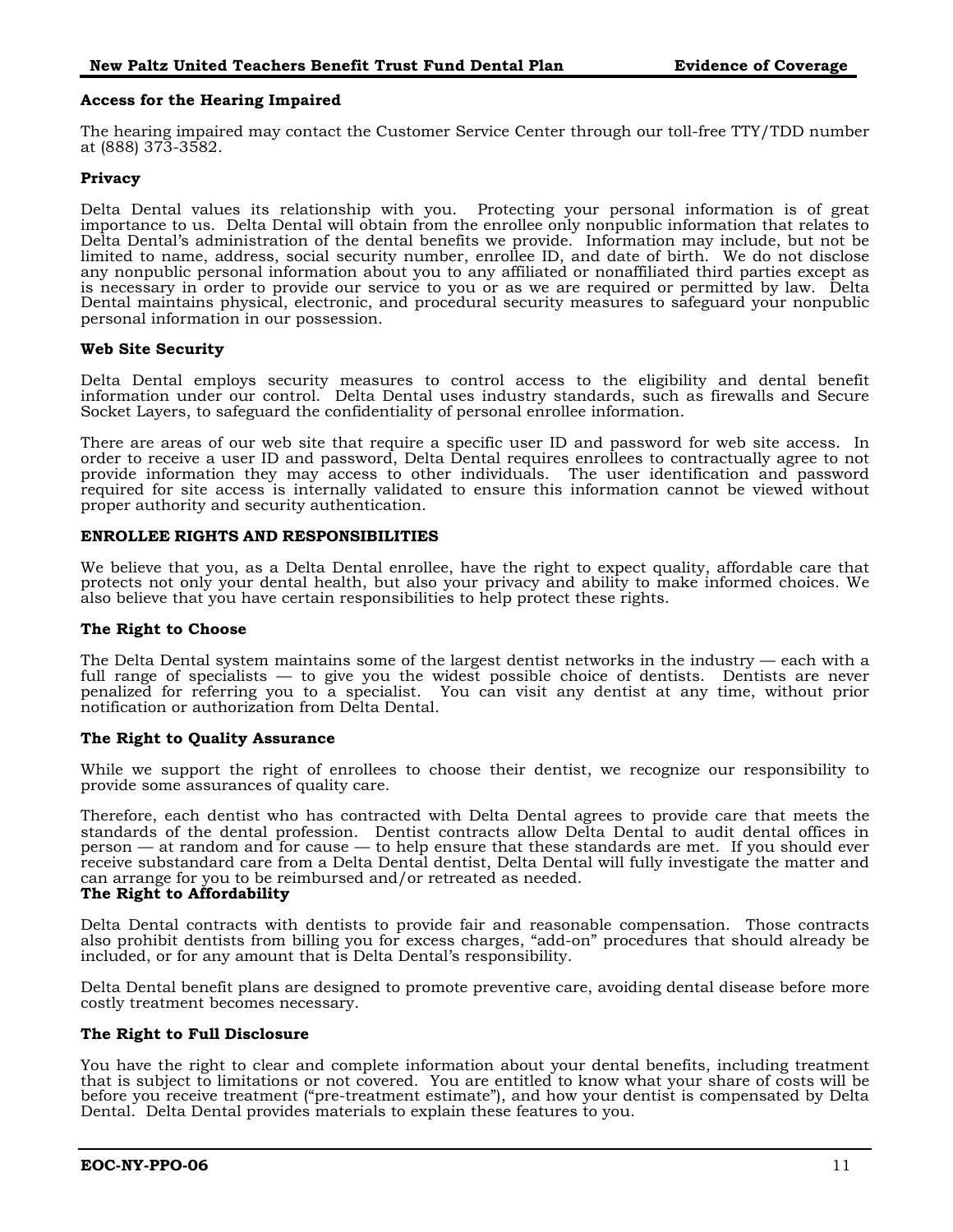Delta Dental dentists are not subject to policies sometimes called "gag clauses." You are entitled to hear about all treatment options your dentist may recommend, whether covered or not, and to obtain a second opinion if you choose.

#### <span id="page-15-0"></span>**The Right to Fair Review and Appeal**

Delta Dental supports your right, as well as your dentist's, to a fair and prompt review of any of Delta Dental's coverage decisions. We maintain effective complaint resolution systems in the event of disagreement over coverage or concern about the quality of care.

#### <span id="page-15-1"></span>**The Responsibility to Protect These Rights**

Protection of the rights described above is possible only with your cooperation. In order to ensure the continued enjoyment of these rights, you share:

- $\blacksquare$  The responsibility to participate in your own dental health practicing personal dental hygiene and receiving regular professional care. You should avoid substances and behaviors that could jeopardize your oral health, and should cooperate with your dentist on his or her recommended treatment plans.
- The responsibility to become familiar with your coverage. This includes meeting any financial obligation incurred as a result of treatment (including the appropriate copayments or deductibles required by the program). It means cooperation with Delta Dental policies designed to protect against health care fraud schemes by fellow enrollees or dentists. It also means taking advantage of the information available on dental health and your dental program so that you can become a more informed consumer.

#### <span id="page-15-2"></span>**LIMITATIONS AND EXCLUSIONS**

#### <span id="page-15-3"></span>**Excluded Benefits**

The plan covers a wide variety of dental care expenses, but there are some services for which we do not provide benefits. It is important for you to know what these services are before you visit your dentist.

The plan does not provide benefits for:

- 1. Surgical procedures including but not limited to reduction of fractures, removal of tumors and removal of impacted teeth are subject to the provisions described in the **Other Health Insurance** section of this booklet.
- 2. Treatment or materials with respect to skeletal malformation, except for treatment due to accidental injury to sound natural teeth within 12 months of the accident or treatment necessary due to congenital disease or anomaly, or treatment of enamel hypoplasia (lack of development), except that this exclusion shall not apply to covered dependent children or eligible newborn children so long as such dependent children continue to be eligible. When services are not excluded under this provision as to these dependent children who continue to be eligible, other limitations and exclusions of this section shall specifically apply.
- 3. Treatment that increases the vertical dimension of an occlusion, replaces tooth structure lost by attrition or erosion, or otherwise unless it is part of a treatment dentally necessary due to accident or injury.
- 4. Treatment or materials primarily for cosmetic purposes including but not limited to treatment of fluorosis (a type of discoloration of the teeth) and porcelain or other veneers not for restorative purposes, except as part of a treatment dentally necessary due to accident or injury and except for reconstructive surgery necessary because of a congenital disease or anomaly of a covered dependent child which has resulted in a functional defect. If services are not excluded as to particular teeth under this provision, cosmetic treatment of teeth adjacent or near the affected teeth are excluded.
- 5. Treatment or materials for which the enrollee would have no legal obligation to pay.
- 6. Services provided or materials furnished prior to the effective eligibility date of an enrollee under this plan, unless the treatment was a year in duration and completed after the enrollee became eligible if no other limitations shall apply.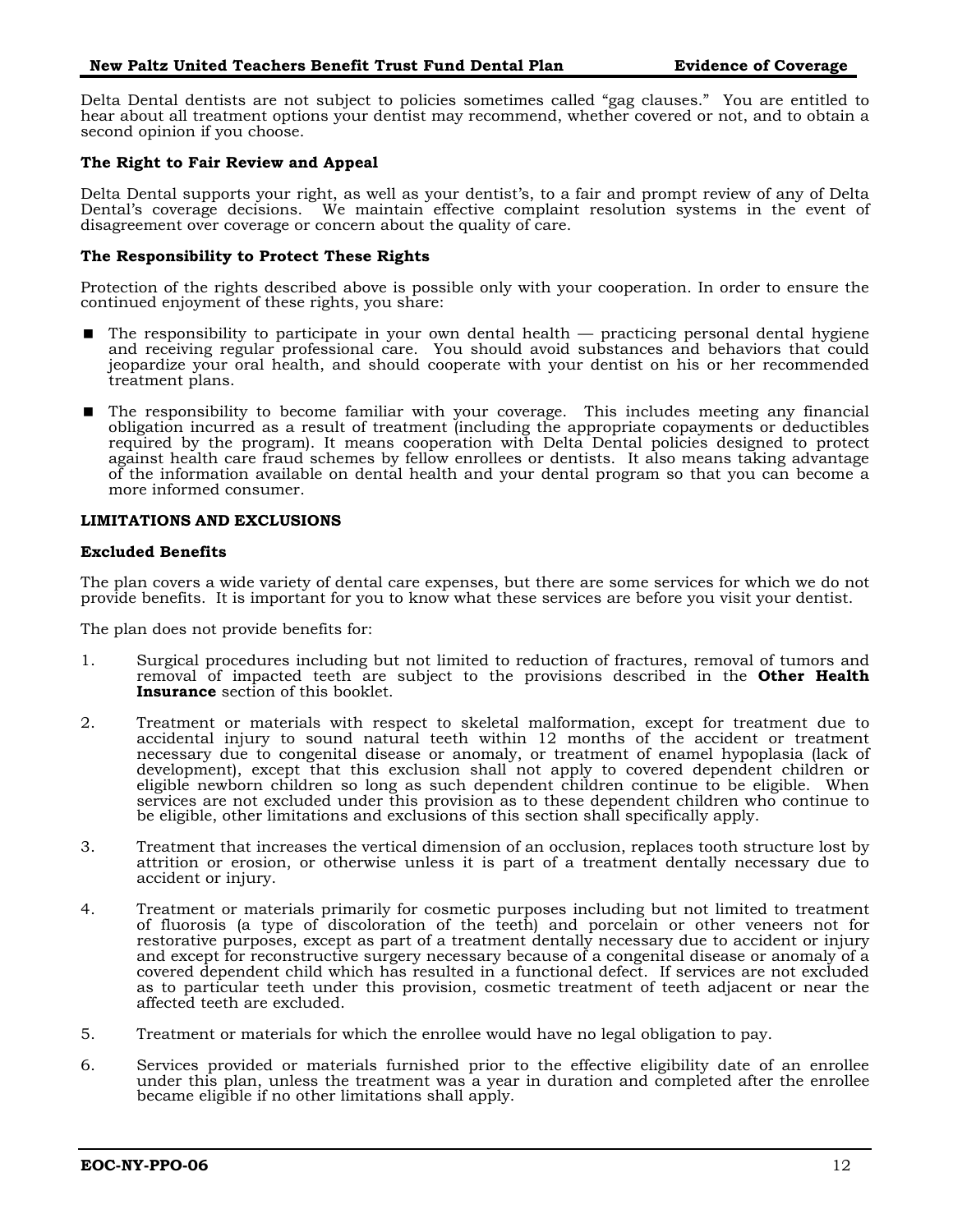- 7. Periodontal splinting, equilibration, gnathological recordings and associated treatment and extra-oral grafts.
- 8. Preventive plaque control programs, including oral hygiene instruction programs.
- 9. Myofunctional therapy, unless covered by the exception in Item 2, above.
- 10. Temporomandibular joint dysfunction treatment that is medical in nature.
- 11. Prescription drugs including topically applied medication for treatment of periodontal disease, pre-medication, analgesias, separate charges for local anesthetics, general anesthesia except as a covered benefit in conjunction with a covered oral surgery procedure.
- 12. Experimental procedures that have not been accepted by the American Dental Association.
- 13. Services provided or material furnished after the termination date of coverage for which premium has been paid, as applicable to individual enrollees, except this shall not apply to services commenced while the plan was in effect or the enrollee was eligible.
- 14. Charges for hospitalization or any other surgical treatment facility, including hospital visits.
- 15. Dental practice administrative services including but not limited to, preparation of claims, any non-treatment phase of dentistry such as provision of an antiseptic environment, sterilization of equipment or infection control, or any ancillary materials used during the routine course of providing treatment such as cotton swabs, gauze, bibs, masks, or relaxation techniques such as music.
- 16. Replacement of existing restorations for any purpose other than restoring active carious lesions or demonstrable breakdown of the restoration.
- 17. Any tax imposed (or incurred) by a government, state or other entity, in connection with any fees charged for benefits provided under the Contract, will be the responsibility of the Enrollee and not a covered benefit.

#### <span id="page-16-0"></span>**Limitations**

Benefits to enrollees are limited as follows:

**Limitation on Optional Treatment Plan.** In all cases in which there are optional plans of treatment carrying different treatment costs, payment will be made only for the applicable percentage of the least costly course of treatment, so long as such treatment will restore the oral condition in a professionally accepted manner, with the balance of the treatment cost remaining the responsibility of the enrollee. Such optional treatment includes, but is not limited to, specialized techniques involving gold, precision partial attachments, overlays, implants, bridge attachments, precision dentures, personalization or characterization such as jewels or lettering, shoulders on crowns or other means of unbundling procedures into individual components not customarily performed alone in generally accepted dental practice.

**Limitation on Major Restorative Benefits.** If a tooth can be restored with amalgam, synthetic porcelain or plastic, but the enrollee and the dentist select another type of restoration, the obligation of Delta Dental shall be only to pay the applicable percentage of the fee appropriate to the least costly restorative procedure. The balance of the treatment shall be considered a dental treatment excluded from coverage under this plan.

• Replacement of crowns, jackets, inlays and onlays shall be provided no more often than once in any five-year period and then only in the event that the existing crown, jacket, inlay or onlay is not satisfactory and cannot be made satisfactory. The five-year period shall be measured from the date on which the restoration was last supplied, whether paid for under the provisions of this plan, under any prior dental care contract, or by the enrollee.

**Limitation on Prosthodontic Benefits.** Replacement of an existing denture will be made only if it is unsatisfactory and cannot be made satisfactory. Services, including denture repair and relining, which are necessary to make such appliances fit will be provided as outlined in the section "Covered Benefits." Prosthodontic appliances and abutment crowns will be replaced only after five years has elapsed following any prior provision of such appliances and abutment crowns under any plan procedure.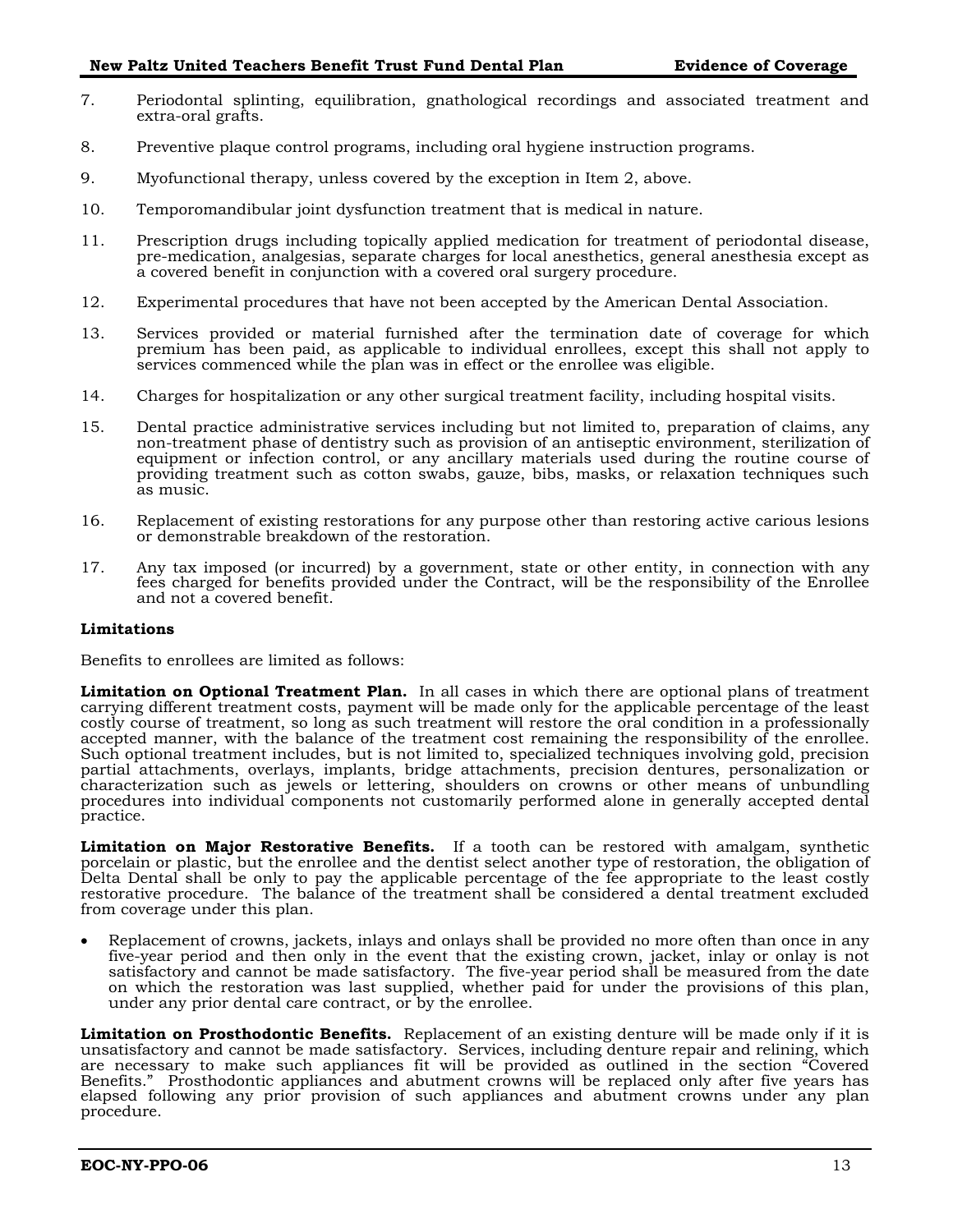**Limitation on Orthodontic Benefits.** Orthodontic benefits are limited to devices and procedures for the correction of malposed teeth of employees, spouses and dependents up to age26, through the completion of the procedures; or to the date coverage terminates, which ever occurs first. The obligation of Delta Dental to make quarterly payments for orthodontic treatment will cease upon termination of treatment for any reason, prior to completion of the procedure. Delta Dental will not make any payment for repair or replacement of orthodontic appliances.

**Limitation on Periodontal Surgery.** Benefits for periodontal surgery in the same quadrant are limited to once in any five-year period. The five-year period shall be measured from the date on which the last periodontal surgery was performed in that quadrant, whether paid for under the provisions of this plan, under any prior dental contract, or by the enrollee.

**Limitation on Sealants**. Treatment with sealants as a covered Service is limited to applications to eight posterior teeth. Applications to deciduous teeth or teeth with caries are not covered Services. Sealants will be replaced only after three (3) years have elapsed following any prior provision of such materials.

**Limitation on Occlusal Restorations**. Single-surface occlusal restorations of a tooth to which a sealant has been applied within twelve months, and two or three surface restorations within six months, which include occlusal surfaces on which sealants have been placed are not covered Services. If a single-surface occlusal restoration is performed on a tooth from twelve to thirty-six months after a sealant has been applied to that tooth, the obligation of Delta Dental shall be only to pay the fee appropriate to the restoration in excess of the fee paid for the application of the sealant.

#### <span id="page-17-0"></span>**DEFINITION OF TERMS**

The following are definitions of words that have special or technical meanings under the plan.

**Attending Dentist Statement:** The written report of a series of procedures recommended for the treatment of a specific dental disease, defect or injury, prepared for an enrollee by a dentist as a result of an examination made by such dentist.

**Benefits Statement:** The statement you receive after a claim is processed, detailing how your claim payment was calculated including the procedures and fees submitted and the amount for which you are responsible.

**Calendar Year:** The time period beginning on January 1<sup>st</sup> and ending on December 31<sup>st</sup>.

**Claim Form:** A written or electronically submitted document to request payment for completed dental treatment or to request a pre-treatment estimate for proposed dental treatment. The claim form is also sometimes called an Attending Dentist's Statement.

**Company:** The employer, union or other organization or group contracting to obtain benefits.

**Contract:** The written agreement between Delta Dental and New Paltz United Teachers Benefit Trust Fund to provide dental benefits. The contract, together with this Evidence of Coverage, forms the terms and conditions of benefits available to you under the dental plan. **Contract Year:** The 12-month period beginning on the effective date and each yearly period thereafter.

**Copayment:** Your share of the cost of a covered service, usually expressed as a percentage of the PPO allowed amount.

**Deductible:** The dollar amount enrollees must pay toward completed treatment before Delta Dental's payment is applied to those services in a given period.

**Delta Dental PPO:** A dental care program under which all fees paid by Delta Dental for covered services shall be based on the PPO allowed amount, subject to any applicable copayments, deductibles and maximums.

**Delta Dental PPO ("PPO") Dentist:** A participating dentist who is a member of the Delta Dental PPO dentist network.

**Delta Dental Premier ("Premier") Dentist:** A participating dentist who is a member of the Delta Dental Premier dentist network.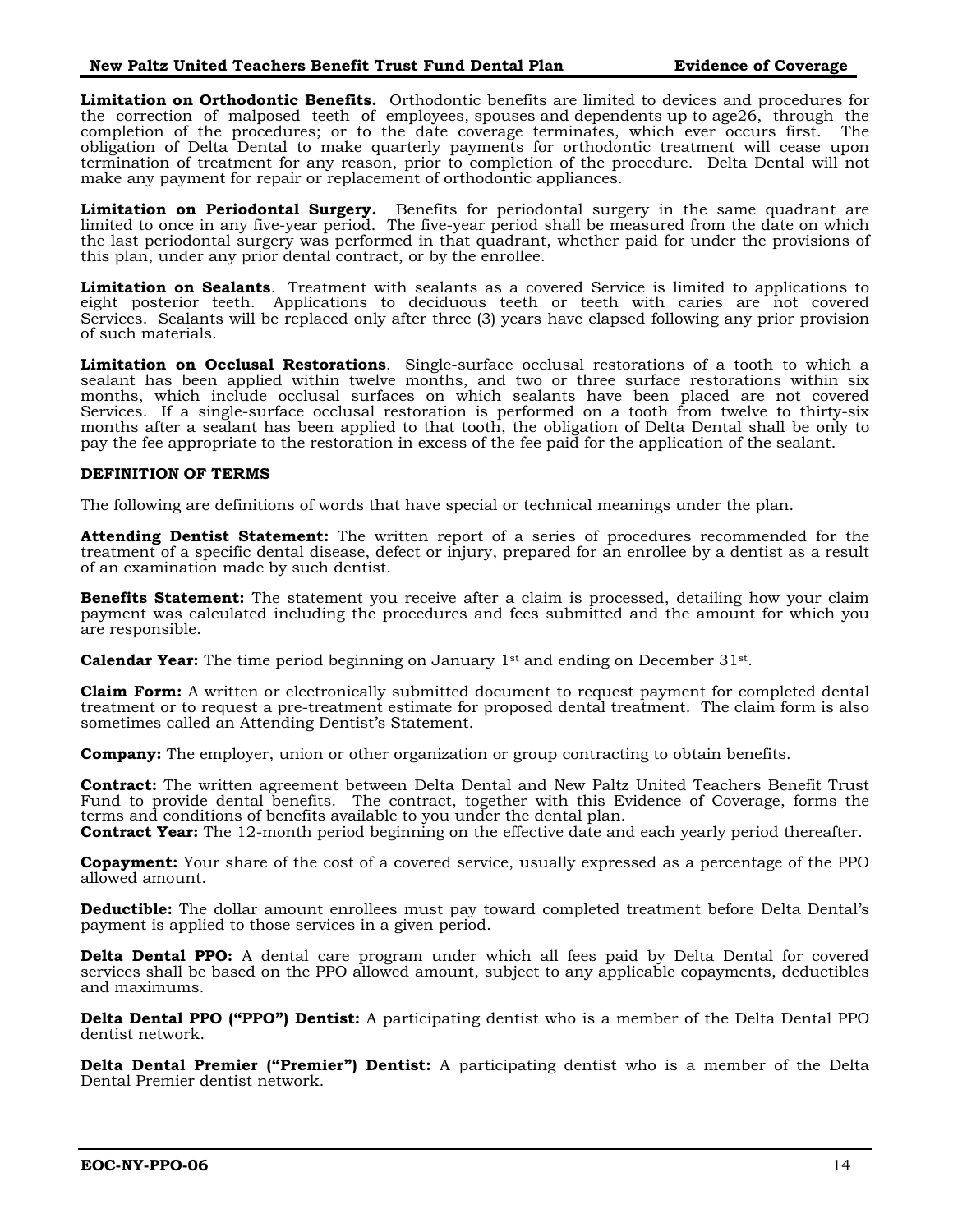**Delta Dental PPO ("PPO") Maximum Plan Allowance:** The maximum amount payable by Delta Dental for a covered dental service if the subscriber is enrolled in a PPO program. Delta Dental establishes the maximum plan allowance for each procedure through a review of proprietary filed fee data and actual submitted claims. Maximum plan allowances are typically set annually to reflect charges based on actual submitted claims from dentists in the same geographical area with similar professional standing. The subscriber's financial obligation beyond the maximum plan allowance is determined by any maximums, deductible and co-payment amounts.

**Delta Dental Premier ("Premier") Maximum Plan Allowance:** The maximum amount payable by Delta Dental for a covered dental service if the subscriber is enrolled in a Premier program. Delta Dental establishes the maximum plan allowance for each procedure through a review of proprietary filed fee data and actual submitted claims. Maximum plan allowances are typically set annually to reflect charges based on actual submitted claims from dentists in the same geographical area with similar professional standing. The enrollee's financial obligation beyond the maximum plan allowance is determined by any maximums, deductible and copayment amounts.

**Dependent:** Eligible family members as defined in the **Eligibility and Enrollment** section of this Evidence of Coverage.

**Effective Date:** The date the dental program begins. This date is given on the front cover of this Evidence of Coverage.

**Employee:** An employee of the company who meets the eligibility requirements, accepted by Delta Dental, for enrollment under the contract, and who is so specified for enrollment.

**Enrollee:** Collectively, the primary enrollee and all enrolled dependents.

**Exclusions:** Services that are not covered under this dental plan.

**Family:** The primary enrollee and all enrolled dependents of the primary enrollee.

**Limitations:** The number of services allowed, frequency of services allowed, and the most affordable dentally appropriate service.

**Maximum Benefit:** The total maximum dollar amount Delta Dental will pay toward the cost of covered dental care incurred by an individual enrollee in a given period.

**Network:** A collective expression for all participating dentists who have contracted with Delta Dental to offer services to enrollees and who have agreed to abide by certain administrative guidelines.

**Non-Participating Dentist:** A dentist who has not contracted with Delta Dental and who is not contractually bound to abide by Delta Dental's administrative guidelines.

**Out-of-Pocket Costs:** The portion of dental fees that you pay. Out-of-pocket costs include your deductible, copayment, any amount exceeding the maximum benefit amount, and services not covered by the dental plan.

**Participating Dentist:** A dentist who contracts with Delta Dental and agrees to abide by certain administrative guidelines.

**PPO Allowed Amount:** For covered services, the PPO allowed amount under this plan is the lesser of the dentist's submitted fee or the PPO maximum plan allowance. For non-covered services, the PPO allowed amount is zero.

**Pre-Treatment Estimate:** A pre-treatment estimate gives a non-binding estimate of how much of a proposed treatment plan will be covered under an enrollee's dental program and what the enrollee's out-of-pocket cost will be.

**Primary Enrollee:** An employee who is enrolled in this dental plan.

**Services:** Treatment performed by a dentist or under his/her supervision and direction and when necessary, customary and reasonable, as determined by Delta Dental, using standards of generally accepted dental practice.

**Single Procedure:** A dental procedure to which a separate procedure number is assigned by Delta Dental.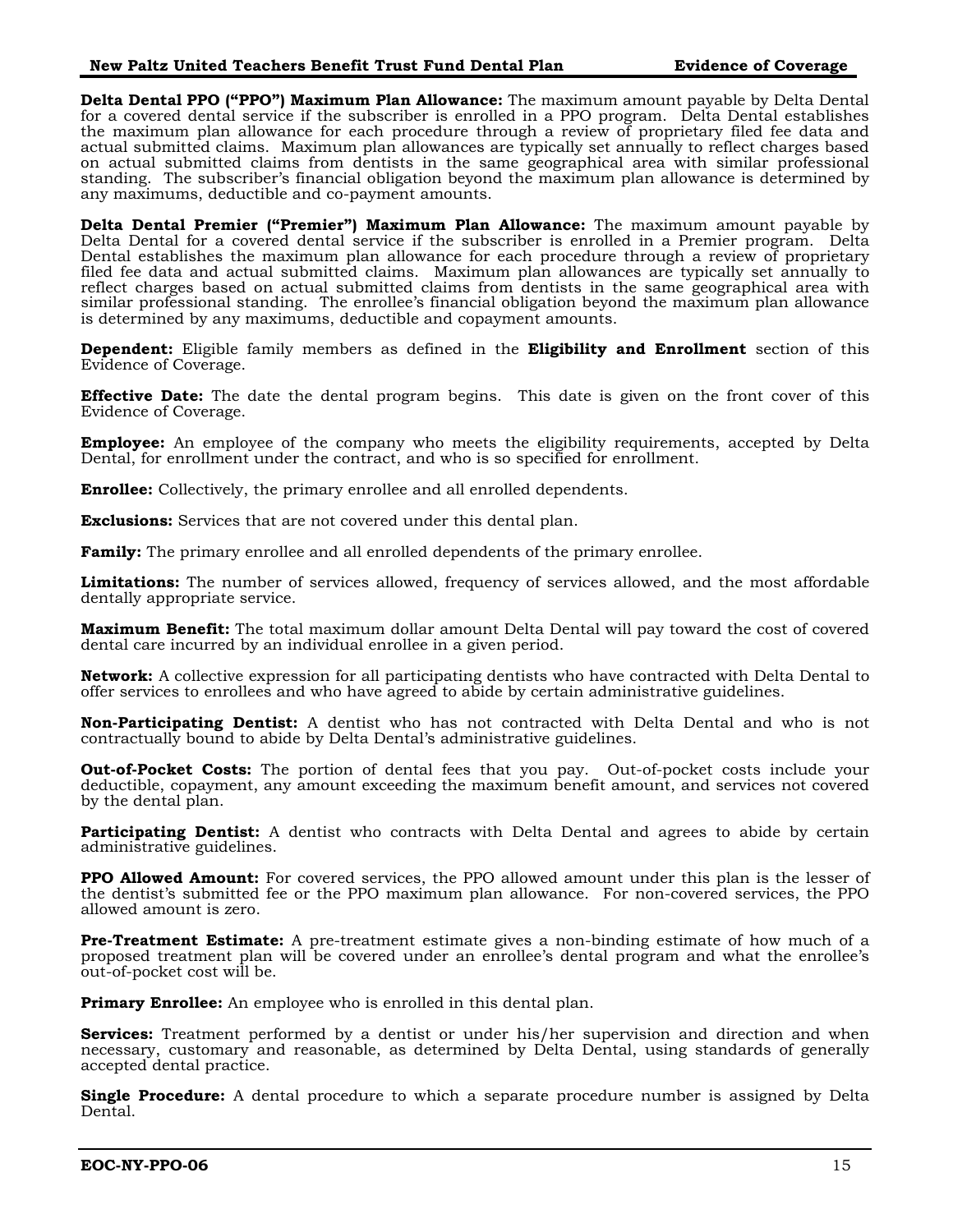**Submitted Amount:** The amount the dental office actually submits on the claim form. This is the fee normally charged by the dentist for services provided to all enrollees, regardless of insurance coverage.

**Treatment:** A caring for or dealing with an oral condition.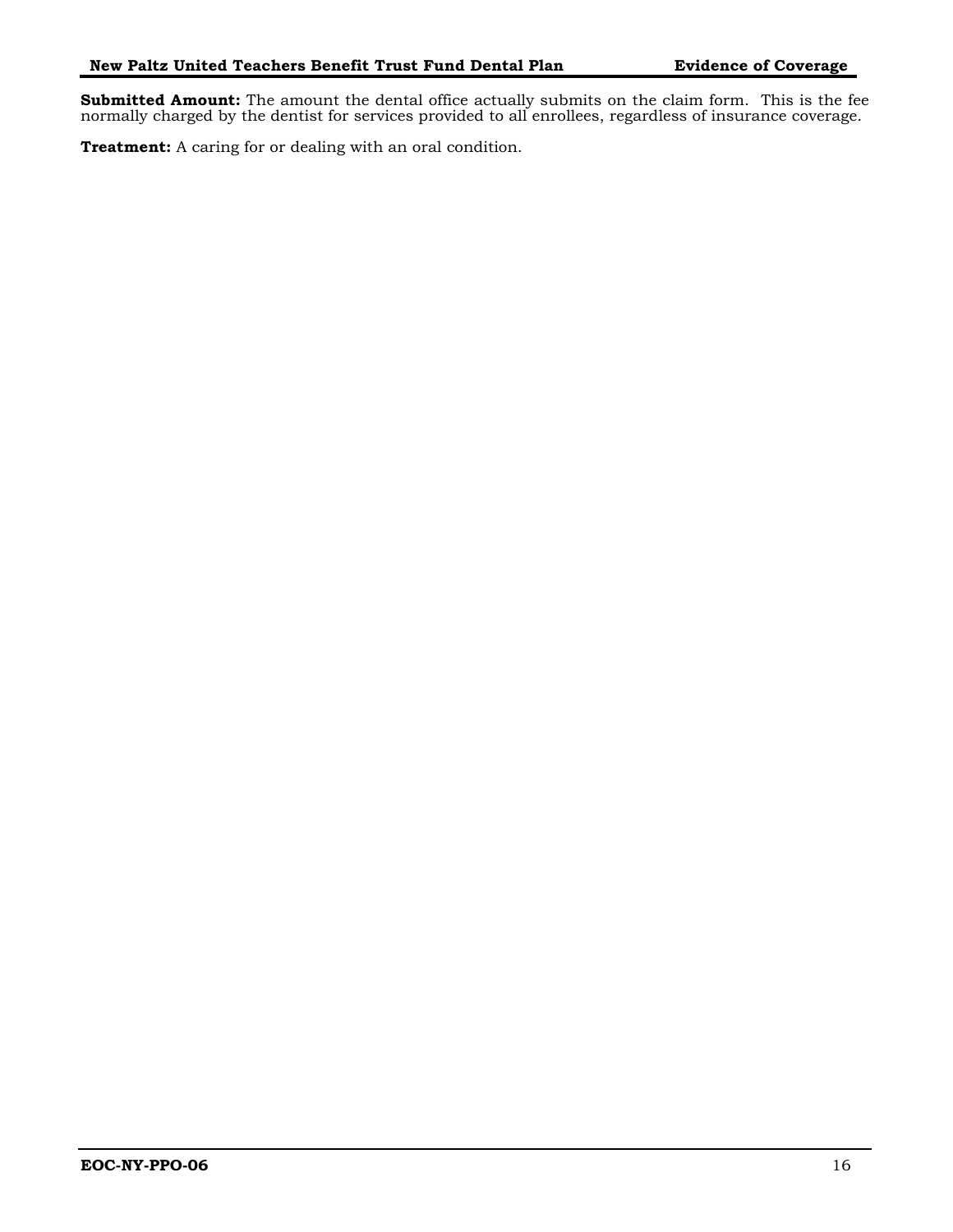## DELTA DENTAL OF NEW YORK, INC.

### **APPENDIX A**

(1) *Denial of payment based upon lack of coverage of benefit under the Contract or Enrollee's eligibility status i.e., claim benefit determinations that are not considered Utilization Review under Article 49 of the New York Insurance Law.* 

If a post-service claim<sup>[1](#page-20-0)</sup> is denied in whole or in part, Delta Dental shall notify the Enrollee and the attending dentist of the denial in writing within thirty (30) days after the claim is filed, unless special circumstances require an extension of time, not exceeding fifteen (15) days, for processing. If there is an extension, the Enrollee and the attending dentist shall be notified of the extension and the reason for the extension within the original thirty (30) day period. If an extension is necessary because either the Enrollee or the attending dentist did not submit the information necessary to decide the claim, the notice of extension shall specifically describe the required information. The Enrollee or the attending dentist shall be afforded at least forty-five (45) days from receipt of the notice within which to provide the specific information. The extension period (15 days) – within which a decision must be made by Delta Dental – will begin to run from the date on which the Enrollee's response is received by the plan (without regard to whether all of the requested information is provided) or, if earlier, the due date established by the plan for furnishing the requested information (at least 45 days).

The notice of denial shall explain the specific reason or reasons why the claim was denied in whole or in part, including a specific reference to the pertinent Contract provisions on which the denial is based, a description of any additional material or information necessary for the Enrollee to perfect the claim and an explanation as to why such information is necessary. The notice of denial shall also contain an explanation of Delta Dental's claim review and appeal process and the time limits applicable to such process, including a statement of the Enrollee's right to bring a civil action under ERISA upon completion of Delta Dental's second level of review. The notice shall refer to any internal rule, guideline, and protocol that was relied upon (and that a copy will be provided free of charge upon request).

If the Enrollee or the attending dentist wants the denial of benefits reviewed, the Enrollee or the attending dentist must write to Delta Dental within one hundred eighty (180) days of the date on the denial letter. In the letter, the Enrollee or attending dentist should state why the claim should not have been denied. Also any other documents, data, information or comments which are thought to have bearing on the claim including the denial notice, should accompany the request for review. The Enrollee or the attending dentist is entitled to receive upon request and free of charge reasonable access to and copies of all documents, records, and other information relevant to the denied claim. The review will take into account all comments, documents, records, or other information, regardless of whether such information was submitted or considered in the initial benefit determination.

<span id="page-20-0"></span><sup>&</sup>lt;sup>1</sup> Delta Dental does not condition receipt of a benefit, in whole or in part, on approval of the benefit in advance of obtaining dental care. Additionally, Delta Dental does not conduct concurrent review relating to continued or extended health care services, or additional services for an insured undergoing a course of continued treatment.